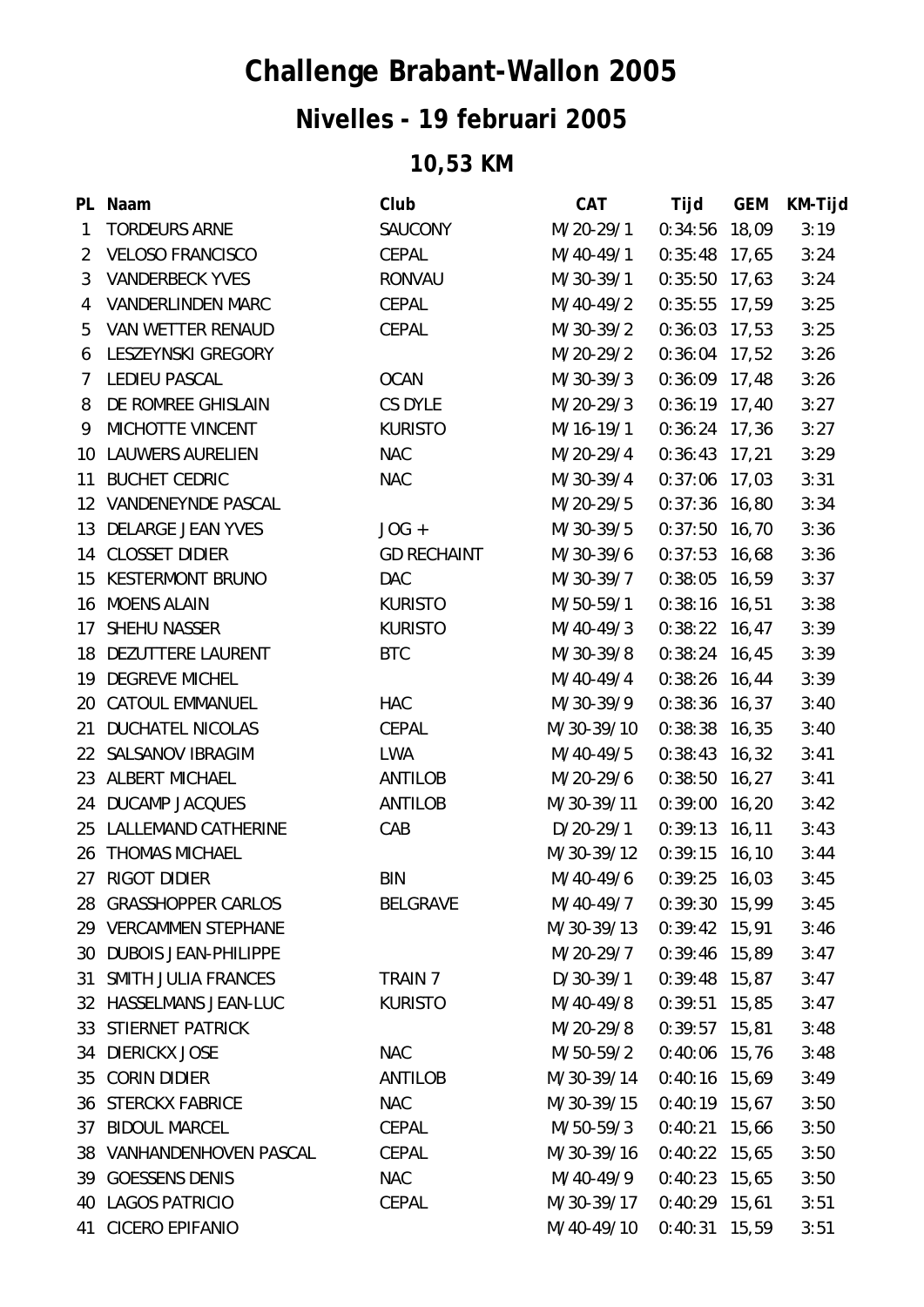| PL Naam                   | Club                 | <b>CAT</b>  | Tijd            | <b>GEM</b> | KM-Tijd |
|---------------------------|----------------------|-------------|-----------------|------------|---------|
| 42 DIEPENDAELE RUDI       |                      | M/40-49/11  | $0:40:33$ 15,58 |            | 3:51    |
| 43 VERSMISSEN PHILIPPE    | USBR ROAD TEAM       | M/40-49/12  | $0:40:45$ 15,50 |            | 3:52    |
| 44 MENSCHAERT FREDERIC    | USBR ROAD TEAM       | M/30-39/18  | $0:40:46$ 15,50 |            | 3:52    |
| 45 JACOMIN SERGE          | <b>NAC</b>           | M/50-59/4   | $0:40:49$ 15,48 |            | 3:53    |
| <b>46 HOUYOUX NICOLAS</b> | <b>BTC</b>           | M/16-19/2   | $0:40:55$ 15,44 |            | 3:53    |
| 47 BRAY COLIN             | <b>SWIFT</b>         | M/50-59/5   | $0:40:58$ 15,42 |            | 3:53    |
| <b>48 DESMET RUPERT</b>   | <b>LEEUWERI</b>      | M/20-29/9   | $0:41:01$ 15,40 |            | 3:54    |
| 49 LEONARD CLAUDE         |                      | M/40-49/13  | $0:41:03$ 15,39 |            | 3:54    |
| 50 MC GEARY GEOFFREY      | <b>KURISTO</b>       | M/30-39/19  | $0:41:04$ 15,38 |            | 3:54    |
| 51 FRECHE MATHIEU         | <b>JC SA TOURNAI</b> | M/20-29/10  | $0:41:11$ 15,34 |            | 3:55    |
| 52 HAVAUX JEAN-DANIEL     | <b>NAC</b>           | M/40-49/14  | $0:41:13$ 15,33 |            | 3:55    |
| 53 BAUDSON MARCEL         | CEPAL                | M/40-49/15  | $0:41:15$ 15,32 |            | 3:55    |
| 54 HUYGHEBAERT ERIC       | RACB                 | M/30-39/20  | $0:41:16$ 15,31 |            | 3:55    |
| 55 DE KIMPE BERNARD       | <b>NAC</b>           | M/40-49/16  | $0:41:17$ 15,30 |            | 3:55    |
| 56 VAN DEN BROECK HERMAN  | <b>FURALOPE</b>      | M/30-39/21  | $0:41:18$ 15,30 |            | 3:55    |
| 57 LAMBIN JEAN-LUC        |                      | M/40-49/17  | $0:41:22$ 15,27 |            | 3:56    |
| 58 SCHMIT JOHN            | <b>NAC</b>           | M/30-39/22  | $0:41:23$ 15,27 |            | 3:56    |
| 59 NICAISE JEAN-PAUL      | JET                  | M/40-49/18  | $0:41:24$ 15,26 |            | 3:56    |
| 60 LEVACQ GUY             | <b>LDLV</b>          | M/50-59/6   | $0:41:24$ 15,26 |            | 3:56    |
| <b>61 CLARKE NIGEL</b>    | <b>BELGRAVE</b>      | M/40-49/19  | $0:41:27$ 15,24 |            | 3:56    |
| 62 MELIN THIERRY          | <b>RIWA</b>          | M/40-49/20  | $0:41:31$ 15,22 |            | 3:57    |
| 63 ROZZI STEPHANE         | CEPAL                | M/30-39/23  | $0:41:39$ 15,17 |            | 3:57    |
| 64 TEGAS GIOVANNI         | <b>NAC</b>           | M/40-49/21  | $0:41:48$ 15,11 |            | 3:58    |
| 65 BAUWIN DOMINIQUE       | <b>RONVAU</b>        | M/40-49/22  | $0:41:49$ 15,11 |            | 3:58    |
| 66 RORIVE ALAIN           |                      | M/40-49/23  | $0:41:50$ 15,10 |            | 3:58    |
| 67 VAN PASSEL JAN         | <b>ROBA</b>          | M/30-39/24  | $0:41:52$ 15,09 |            | 3:59    |
| 68 DENDAL DIDIER          |                      | M/40-49/24  | $0:41:55$ 15,07 |            | 3:59    |
| 69 MATERNE DANIEL         |                      | M/40-49/25  | $0:41:57$ 15,06 |            | 3:59    |
| 70 BELLEMANS MANOP        | JET                  | M/20-29/11  | $0:41:59$ 15,05 |            | 3:59    |
| 71 FABRIQUE FREDERIC      |                      | M/30-39/25  | $0:42:00$ 15,04 |            | 3:59    |
| 72 CHERON MARCEL          | <b>FANAJOG</b>       | M/40-49/26  | $0:42:03$ 15,02 |            | 4:00    |
| 73 VANBELLINGHEN VICTOR   | JET                  | M/40-49/27  | $0:42:06$ 15,01 |            | 4:00    |
| 74 DUBOIS JACQUES         | <b>NAC</b>           | M/40-49/28  | $0:42:07$ 15,00 |            | 4:00    |
| 75 HOORENS CARLOS         | <b>LDLV</b>          | M/40-49/29  | $0:42:08$ 15,00 |            | 4:00    |
| <b>76 MEGANCK RICHARD</b> | <b>JOG GANS</b>      | M/30-39/26  | $0:42:09$ 14,99 |            | 4:00    |
| 77 VERSTREPEN FREDERIC    | $JOG +$              | M/30-39/27  | $0:42:12$ 14,97 |            | 4:00    |
| 78 ROOSSENS CATHERINE     | CEPAL                | $D/30-39/2$ | $0:42:13$ 14,97 |            | 4:01    |
| 79 DESMET CLAUDE          | <b>GSKFUNCLUB</b>    | M/30-39/28  | $0:42:16$ 14,95 |            | 4:01    |
| 80 RICOUR HERVE           | <b>HAC</b>           | M/30-39/29  | $0:42:24$ 14,90 |            | 4:02    |
| 81 DE LEENER JEAN-MARIE   | <b>NAC</b>           | M/50-59/7   | $0:42:26$ 14,89 |            | 4:02    |
| 82 COREMANS CYRIEL        | <b>ROBA</b>          | M/50-59/8   | $0:42:27$ 14,88 |            | 4:02    |
| 83 MICHOTTE MARC          | <b>KURISTO</b>       | M/40-49/30  | $0:42:29$ 14,87 |            | 4:02    |
| 84 ROTTIER QUENTIN        | CEPAL                | M/30-39/30  | $0:42:29$ 14,87 |            | 4:02    |
| 85 MONIOTTE GABRIEL       | <b>RC NAMUR</b>      | M/30-39/31  | $0:42:31$ 14,86 |            | 4:02    |
| 86 BINKERT MARC           | <b>LDLV</b>          | M/40-49/31  | $0:42:34$ 14,84 |            | 4:03    |
| 87 VERBESSELT KEVIN       |                      | M/20-29/12  | $0:42:37$ 14,83 |            | 4:03    |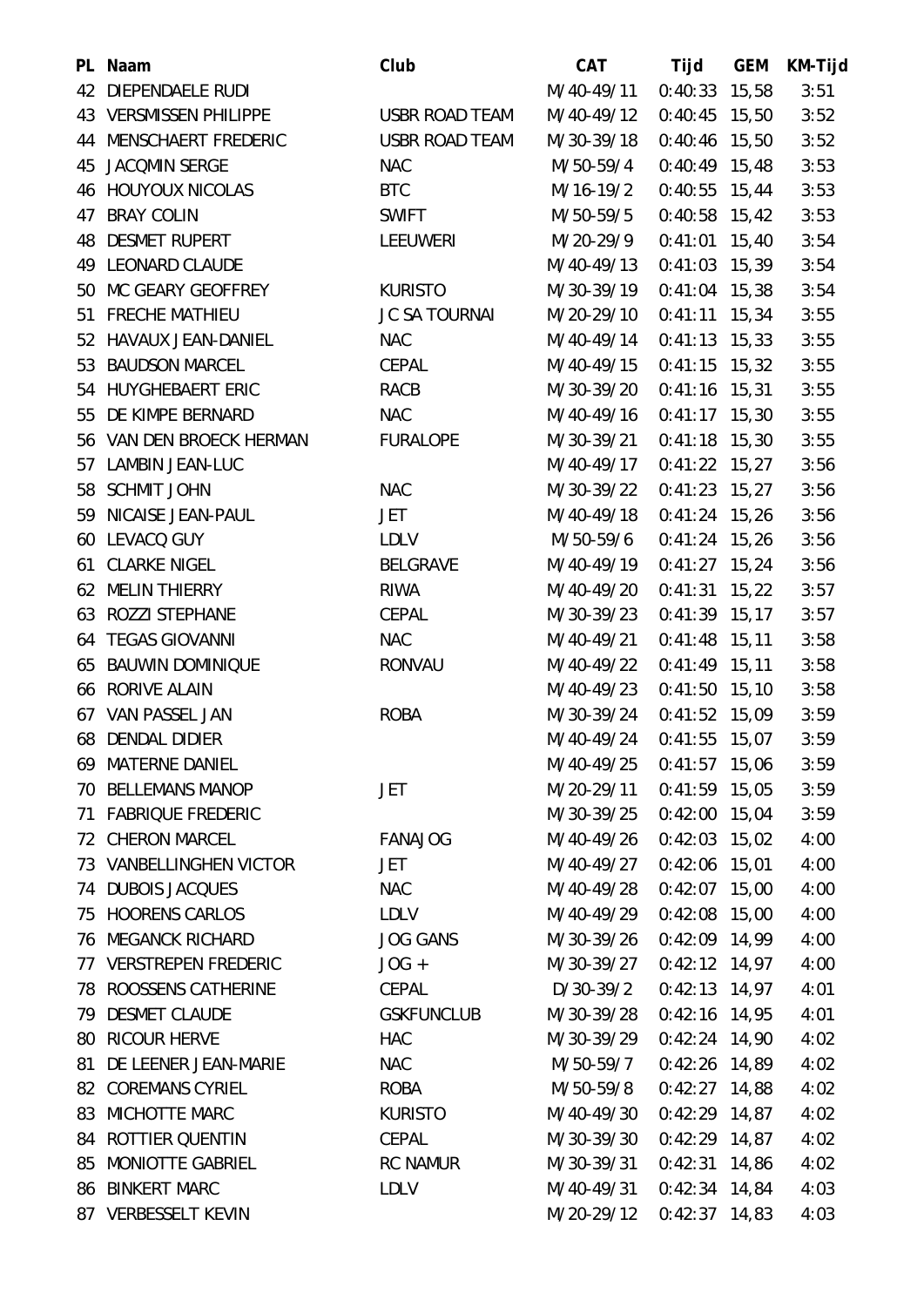| PL Naam                      | Club              | <b>CAT</b>  | Tijd            | <b>GEM</b> | KM-Tijd |
|------------------------------|-------------------|-------------|-----------------|------------|---------|
| 88 DE MEESTER JEAN LUC       | <b>RONVAU</b>     | M/40-49/32  | $0:42:38$ 14,82 |            | 4:03    |
| 89 ZEGGERS GUY               | <b>HAC</b>        | M/50-59/9   | $0:42:39$ 14,81 |            | 4:03    |
| 90 EL BOUJDAINI MOHAMED      | <b>JOG BEER</b>   | M/40-49/33  | $0:42:42$ 14,80 |            | 4:03    |
| 91 ELSOCHT MICHEL            | AXA TEAM          | M/30-39/32  | $0:42:45$ 14,78 |            | 4:04    |
| 92 JANSSENS PHILIPPE         |                   | M/40-49/34  | $0:42:49$ 14,76 |            | 4:04    |
| 93 OLIVET JESUS              | USBR ROAD TEAM    | M/40-49/35  | $0:42:57$ 14,71 |            | 4:05    |
| 94 DEWORTELAER PHILIPPE      |                   | M/40-49/36  | $0:42:59$ 14,70 |            | 4:05    |
| 95 DE KEGHEL MARC            | USBR ROAD TEAM    | M/40-49/37  | $0:43:01$ 14,69 |            | 4:05    |
| 96 LEJEUNE CHRISTOPHE        | <b>KURISTO</b>    | M/20-29/13  | $0:43:03$ 14,68 |            | 4:05    |
| 97 ESCAJADILLO MARIO NAAMAN  | ARCHY'S           | M/20-29/14  | $0:43:05$ 14,66 |            | 4:05    |
| 98 GAUTIER JACQUES           |                   | M/40-49/38  | $0:43:06$ 14,66 |            | 4:06    |
| 99 VERMEULEN LAURENT         | <b>HAC</b>        | M/30-39/33  | $0:43:08$ 14,65 |            | 4:06    |
| 100 DESPY PASCAL             |                   | M/20-29/15  | $0:43:09$ 14,64 |            | 4:06    |
| 101 GEEROMS ALBERT           |                   | M/40-49/39  | $0:43:12$ 14,63 |            | 4:06    |
| 102 VAN RENTERGHEM JEAN      |                   | M/60-69/1   | $0:43:13$ 14,62 |            | 4:06    |
| 103 SCHOONEJANS PATRICK      | <b>JOG GANS</b>   | M/20-29/16  | $0:43:14$ 14,61 |            | 4:06    |
| 104 PREVOT CEDRIC            | <b>LWA</b>        | M/20-29/17  | $0:43:15$ 14,61 |            | 4:06    |
| 105 FONTAINE BERNARD         | <b>KURISTO</b>    | M/40-49/40  | $0:43:17$ 14,60 |            | 4:07    |
| 106 BOIGEOT PHILIPPE         |                   | M/50-59/10  | $0:43:17$ 14,60 |            | 4:07    |
| 107 JUSKIEWICZ MICHEL        | <b>RCB</b>        | M/40-49/41  | $0:43:18$ 14,59 |            | 4:07    |
| 108 BOURDON ALAIN            | CEPAL             | M/40-49/42  | $0:43:24$ 14,56 |            | 4:07    |
| 109 DEVICK EMILY             | <b>NAC</b>        | $D/30-39/3$ | $0:43:25$ 14,55 |            | 4:07    |
| <b>110 LIBIN FREDERIC</b>    | <b>NAC</b>        | M/20-29/18  | $0:43:26$ 14,55 |            | 4:07    |
| 111 COLLARD FLORENCE         |                   | $D/30-39/4$ | $0:43:28$ 14,54 |            | 4:08    |
| 112 SCHEPETLEVANEN GILBERT   | <b>POSTE</b>      | M/60-69/2   | $0:43:30$ 14,52 |            | 4:08    |
| 113 LORGE JEAN MARC          | <b>RONVAU</b>     | M/30-39/34  | $0:43:31$ 14,52 |            | 4:08    |
| 114 VERHEIRSTRAETEN JOHNNY   | ESC               | M/40-49/43  | $0:43:32$ 14,51 |            | 4:08    |
| 115 MOORKENS JAN             | HOEGARDE          | M/20-29/19  | $0:43:32$ 14,51 |            | 4:08    |
| 116 D HOSE JEROME            | <b>JOG BEER</b>   | M/20-29/20  | $0:43:38$ 14,48 |            | 4:09    |
| 117 WELRAEDS THOMAS          |                   | M/20-29/21  | $0:43:39$ 14,47 |            | 4:09    |
| <b>118 BRUYNBROECK ROGER</b> | ZELIA             | M/30-39/35  | $0:43:43$ 14,45 |            | 4:09    |
| 119 ROSOUX PIERRE YVES       |                   | M/30-39/36  | $0:43:45$ 14,44 |            | 4:09    |
| 120 SERON CLAUDE             | <b>UAC</b>        | M/50-59/11  | $0:43:47$ 14,43 |            | 4:09    |
| 121 DERIVEAU JEAN            | USBR ROAD TEAM    | M/50-59/12  | $0:43:48$ 14,42 |            | 4:10    |
| 122 VAN KERCK BERNARD        |                   | M/40-49/44  | $0:43:49$ 14,42 |            | 4:10    |
| 123 VAN DER PERREN MARC      | <b>ECS</b>        | M/40-49/45  | $0:43:54$ 14,39 |            | 4:10    |
| 124 BOUDART PIERRE           |                   | M/40-49/46  | $0:43:56$ 14,38 |            | 4:10    |
| 125 PREVOT JEROME            | LWA               | M/30-39/37  | $0:44:01$ 14,35 |            | 4:11    |
| 126 PIERARD ALEXANDRE        | FLYING SHOES      | M/20-29/22  | $0:44:02$ 14,35 |            | 4:11    |
| 127 LAMBERT CHRISTOPHE       | RIWA              | M/30-39/38  | $0:44:04$ 14,34 |            | 4:11    |
| 128 AOUST RUDY               | <b>GSKFUNCLUB</b> | M/20-29/23  | $0:44:06$ 14,33 |            | 4:11    |
| 129 DECLEVES PAUL-EMILE      | ACG               | M/50-59/13  | $0:44:09$ 14,31 |            | 4:12    |
| 130 BARATA HORACIO           | KURISTO           | M/30-39/39  | $0:44:11$ 14,30 |            | 4:12    |
| 131 VANDENBROECK TOM         | <b>JOG CLUBJE</b> | M/20-29/24  | $0:44:14$ 14,28 |            | 4:12    |
| 132 SCOUPPE ALAIN            | USBR ROAD TEAM    | M/50-59/14  | $0:44:14$ 14,28 |            | 4:12    |
| 133 SIJMUS WILLY             | <b>JOG CLUBJE</b> | M/50-59/15  | $0:44:17$ 14,27 |            | 4:12    |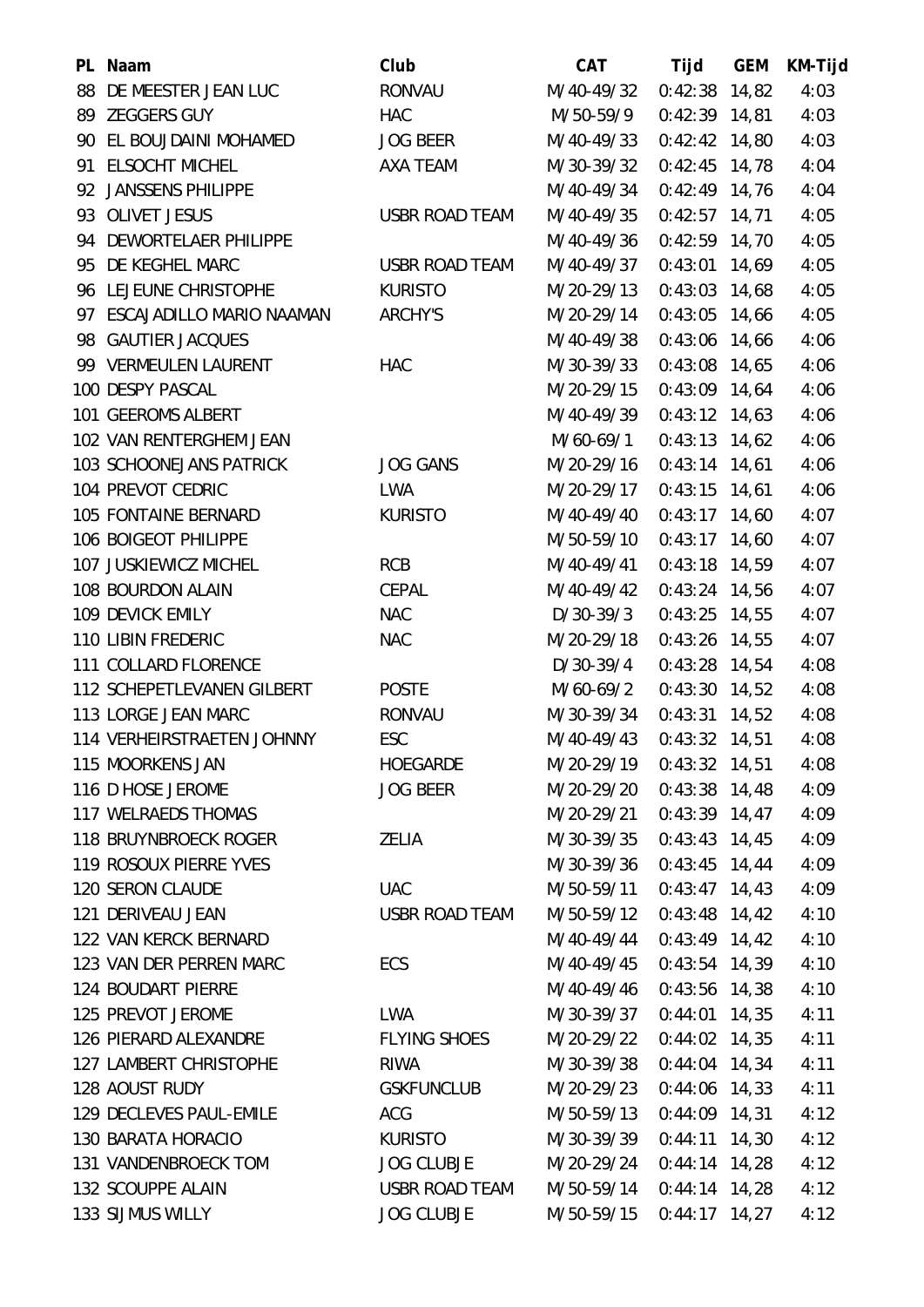| PL Naam                     | Club              | <b>CAT</b>  | Tijd            | <b>GEM</b> | KM-Tijd |
|-----------------------------|-------------------|-------------|-----------------|------------|---------|
| 134 MILLS TIMOTHY           | <b>RCB</b>        | M/40-49/47  | $0:44:20$ 14,25 |            | 4:13    |
| 135 HOUBART CECILE          | RONVAU            | D/30-39/5   | $0:44:23$ 14,24 |            | 4:13    |
| 136 WYNS JOS                | <b>HULS</b>       | M/50-59/16  | $0:44:24$ 14,23 |            | 4:13    |
| 137 DEFALQUE ALBAN          | ANTILOB           | M/30-39/40  | $0:44:25$ 14,22 |            | 4:13    |
| 138 KRIJNEN PIET            | <b>VALLEE H</b>   | M/50-59/17  | $0:44:26$ 14,22 |            | 4:13    |
| 139 MICHIELS BENONI         |                   | M/50-59/18  | $0:44:27$ 14,21 |            | 4:13    |
| 140 VANDAM JEAN             | ANTILOB           | M/40-49/48  | $0:44:29$ 14,20 |            | 4:13    |
| 141 VERBAERE PASCAL         | <b>KURISTO</b>    | M/40-49/49  | $0:44:32$ 14,19 |            | 4:14    |
| 142 SEL MICHEL              | <b>NAC</b>        | M/60-69/3   | $0:44:33$ 14,18 |            | 4:14    |
| 143 PEIREN FLORIS           | ZELIA             | M/20-29/25  | $0:44:39$ 14,15 |            | 4:14    |
| 144 BARBIER YVES            | USBR ROAD TEAM    | M/40-49/50  | $0:44:43$ 14,13 |            | 4:15    |
| 145 SINGH SIDDHU            |                   | M/20-29/26  | $0:44:44$ 14,12 |            | 4:15    |
| 146 MATON HERMAN            | <b>JET</b>        | M/50-59/19  | $0:44:45$ 14,12 |            | 4:15    |
| 147 MARGOT PHILIPPE         |                   | M/40-49/51  | $0:44:45$ 14,12 |            | 4:15    |
| 148 DE SMET BERNADETTE      | USBR ROAD TEAM    | D/40-49/1   | $0:44:47$ 14,11 |            | 4:15    |
| 149 LAUWERS MICHEL          | LWA               | M/40-49/52  | $0:44:48$ 14,10 |            | 4:15    |
| <b>150 SURQUIN ANDRE</b>    | LWA               | M/50-59/20  | $0:44:50$ 14,09 |            | 4:15    |
| 151 PARSY DONAT             | ANTILOB           | M/30-39/41  | $0:44:52$ 14,08 |            | 4:16    |
| 152 PETIT ARMANDE           |                   | $D/40-49/2$ | $0:44:53$ 14,08 |            | 4:16    |
| 153 MORO TERRY              | <b>NAC</b>        | M/40-49/53  | $0:44:53$ 14,08 |            | 4:16    |
| 154 DEVOS SERGE             |                   | M/30-39/42  | $0:44:55$ 14,07 |            | 4:16    |
| 155 RUWET JEAN              |                   | M/40-49/54  | $0:45:04$ 14,02 |            | 4:17    |
| <b>156 GAUDIN FREDERIC</b>  | <b>JOG GAST</b>   | M/30-39/43  | $0:45:08$ 14,00 |            | 4:17    |
| 157 DECAMPS RUDY            | <b>NAC</b>        | M/40-49/55  | $0:45:09$ 13,99 |            | 4:17    |
| <b>158 HENDRICKX KRIS</b>   |                   | M/40-49/56  | $0:45:10$ 13,99 |            | 4:17    |
| 159 LALLEMAND LUC           | <b>WINTERTH</b>   | M/40-49/57  | $0:45:12$ 13,98 |            | 4:18    |
| <b>160 WARIN DIDIER</b>     | <b>BELGRAVE</b>   | M/40-49/58  | $0:45:22$ 13,93 |            | 4:18    |
| <b>161 FURNARI ROBERTO</b>  | <b>JET</b>        | M/40-49/59  | 0:45:24 13,92   |            | 4:19    |
| <b>162 CUISINIER THOMAS</b> | <b>GSKFUNCLUB</b> | M/30-39/44  | $0:45:26$ 13,91 |            | 4:19    |
| <b>163 VANRIE PIERRE</b>    |                   | M/30-39/45  | $0:45:26$ 13,91 |            | 4:19    |
| 164 BERTRAND CHRISTIAN      |                   | M/30-39/46  | $0:45:27$ 13,90 |            | 4:19    |
| 165 DESSY MICHAEL           |                   | M/30-39/47  | $0:45:29$ 13,89 |            | 4:19    |
| 166 PINDEVILLE CHRISTIAN    | <b>RIWA</b>       | M/50-59/21  | $0:45:30$ 13,89 |            | 4:19    |
| <b>167 VERMAELEN WILLY</b>  | DEMARSIN          | M/50-59/22  | $0:45:32$ 13,88 |            | 4:19    |
| 168 POULIN JOEL             | <b>NAC</b>        | M/50-59/23  | $0:45:35$ 13,86 |            | 4:20    |
| 169 LAUWERS BERNARD         | <b>NAC</b>        | M/40-49/60  | $0:45:37$ 13,85 |            | 4:20    |
| 170 HERREMANS SVEN          | JOG BEER          | M/20-29/27  | $0:45:42$ 13,82 |            | 4:20    |
| 171 DE VROEDE NADINE        | USBR ROAD TEAM    | D/40-49/3   | $0:45:53$ 13,77 |            | 4:21    |
| 172 VAN DE LEEST HARRY      | KNOET             | M/40-49/61  | $0:45:53$ 13,77 |            | 4:21    |
| 173 CLAMOT DANIEL           |                   | M/40-49/62  | $0:45:55$ 13,76 |            | 4:22    |
| 174 CROUQUET FRANCIS        |                   | M/50-59/24  | $0:45:55$ 13,76 |            | 4:22    |
| 175 KUBORN XAVIER           |                   | M/20-29/28  | $0:45:56$ 13,75 |            | 4:22    |
| 176 PETERS JEAN LOUIS       | LDLV              | M/40-49/63  | $0:45:57$ 13,75 |            | 4:22    |
| <b>177 BULTOT THIERRY</b>   | FANAJOG           | M/30-39/48  | $0:45:59$ 13,74 |            | 4:22    |
| 178 BERMINGHAM MARY         | <b>RCB</b>        | D/30-39/6   | $0:46:02$ 13,72 |            | 4:22    |
| 179 LECOCQ MARC             | <b>THIMEON</b>    | M/40-49/64  | $0:46:05$ 13,71 |            | 4:23    |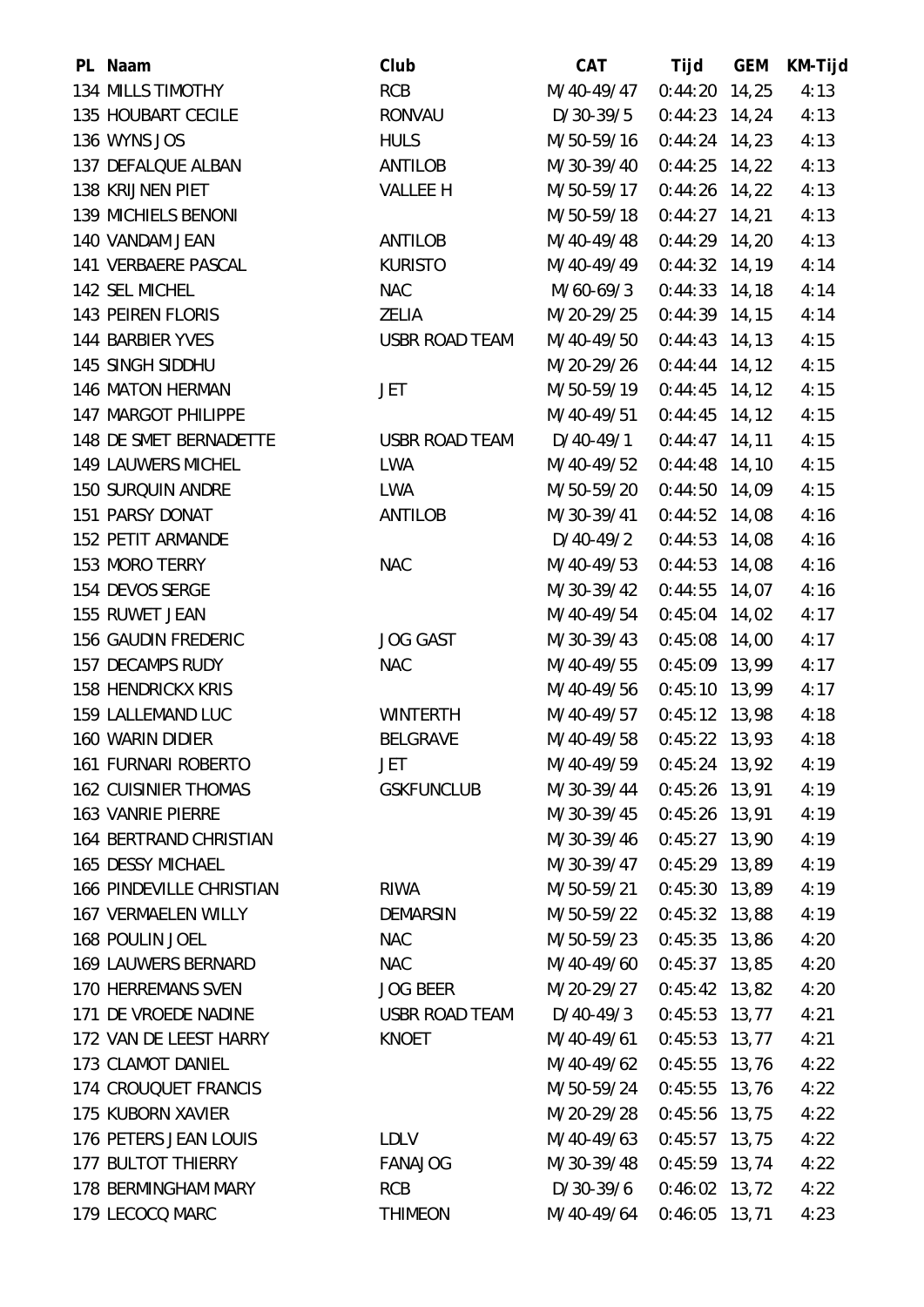| PL Naam                    | Club                  | <b>CAT</b> | Tijd            | <b>GEM</b> | KM-Tijd |
|----------------------------|-----------------------|------------|-----------------|------------|---------|
| 180 VANDERGUCHT DAVY       |                       | M/20-29/29 | $0:46:11$ 13,68 |            | 4:23    |
| 181 HERION ERIC            | <b>FANAJOG</b>        | M/50-59/25 | $0:46:12$ 13,68 |            | 4:23    |
| 182 VADEPONTSEELE ALAIN    | <b>NAC</b>            | M/40-49/65 | $0:46:13$ 13,67 |            | 4:23    |
| 183 VIDICK JEAN LUC        |                       | M/50-59/26 | $0:46:14$ 13,67 |            | 4:23    |
| <b>184 STASSIN FRANCIS</b> | PARA CL               | M/50-59/27 | $0:46:16$ 13,66 |            | 4:24    |
| 185 VANDELEENE PHILLIPPE   | <b>NAC</b>            | M/40-49/66 | $0:46:24$ 13,62 |            | 4:24    |
| 186 DUBOIS MICHEL          |                       | M/40-49/67 | $0:46:25$ 13,61 |            | 4:24    |
| 187 VANDENBULCKE YVON      | CS DYL.G              | M/30-39/49 | $0:46:27$ 13,60 |            | 4:25    |
| 188 FOULON DIDIER          | <b>CSF</b>            | M/30-39/50 | $0:46:28$ 13,60 |            | 4:25    |
| 189 DAMBLON GEORGE         | <b>ACLO</b>           | M/50-59/28 | $0:46:30$ 13,59 |            | 4:25    |
| <b>190 LESSIRE THIERRY</b> |                       | M/30-39/51 | $0:46:32$ 13,58 |            | 4:25    |
| <b>191 LADRIERE VIVIAN</b> | <b>ANTILOB</b>        | M/30-39/52 | $0:46:38$ 13,55 |            | 4:26    |
| 192 SLUYSMANS DANIEL       | <b>JAMES</b>          | M/40-49/68 | $0:46:39$ 13,54 |            | 4:26    |
| 193 LAENEN ERIK            |                       | M/40-49/69 | $0:46:41$ 13,53 |            | 4:26    |
| <b>194 FLABAT PATRICK</b>  |                       | M/40-49/70 | $0:46:41$ 13,53 |            | 4:26    |
| <b>195 LORAUX ETIENNE</b>  | AXA TEAM              | M/40-49/71 | $0:46:43$ 13,52 |            | 4:26    |
| 196 GOES FREDERIC          |                       | M/40-49/72 | $0:46:44$ 13,52 |            | 4:26    |
| 197 BERTHET ALAIN          |                       | M/40-49/73 | $0:46:46$ 13,51 |            | 4:26    |
| 198 ALLARD LAURENT         | <b>NAC</b>            | M/30-39/53 | $0:46:47$ 13,50 |            | 4:27    |
| 199 MC ALINDEN MICHAEL     | CEPAL                 | M/50-59/29 | $0:46:48$ 13,50 |            | 4:27    |
| 200 BAPTISTA HELENA        | <b>KURISTO</b>        | D/40-49/4  | $0:46:48$ 13,50 |            | 4:27    |
| 201 LONGUEVILLE SERGE      | <b>RCB</b>            | M/40-49/74 | $0:46:49$ 13,50 |            | 4:27    |
| 202 KUYPERS EDDY           | <b>JAMES</b>          | M/50-59/30 | $0:46:53$ 13,48 |            | 4:27    |
| 203 LEPOINT RONALD         | ESM                   | M/50-59/31 | $0:46:57$ 13,46 |            | 4:28    |
| 204 CAMACHO PATRICK        | <b>LDLV</b>           | M/40-49/75 | $0:46:58$ 13,45 |            | 4:28    |
| 205 HAMELYNCK VINCENT      |                       | M/30-39/54 | $0:47:01$ 13,44 |            | 4:28    |
| 206 CARLIER STEPHANE       | <b>KURISTO</b>        | M/40-49/76 | $0:47:03$ 13,43 |            | 4:28    |
| 207 CRISTOFOLI MAURICE     | <b>JET</b>            | M/50-59/32 | $0:47:05$ 13,42 |            | 4:28    |
| 208 GHOBERT MAXIME         | <b>SPT WAVRE</b>      | M/16-19/3  | $0:47:07$ 13,41 |            | 4:28    |
| 209 BLYAERT LUC            |                       | M/40-49/77 | $0:47:11$ 13,39 |            | 4:29    |
| 210 ETIENNE MAXIME         | LWA                   | M/20-29/30 | $0:47:20$ 13,35 |            | 4:30    |
| 211 LETELLIER JEAN LUC     |                       | M/40-49/78 | $0:47:21$ 13,34 |            | 4:30    |
| 212 LEMPEREUR JEAN LUC     | <b>KURISTO</b>        | M/40-49/79 | $0:47:26$ 13,32 |            | 4:30    |
| 213 JACQUMIN MICHEL        | <b>NAC</b>            | M/40-49/80 | $0:47:28$ 13,31 |            | 4:30    |
| 214 DE GOIGNIES KAREL      | <b>SPIRID L</b>       | M/60-69/4  | $0:47:31$ 13,30 |            | 4:31    |
| 215 CHAUVIERE CHRISTOPHE   |                       | M/30-39/55 | $0:47:32$ 13,29 |            | 4:31    |
| 216 JAUNIAU DANIEL         | <b>NAC</b>            | M/40-49/81 | $0:47:35$ 13,28 |            | 4:31    |
| 217 LAUWERS GAEL           | <b>NAC</b>            | M/20-29/31 | $0:47:36$ 13,27 |            | 4:31    |
| 218 COULON JACQUES         | AXA TEAM              | M/50-59/33 | $0:47:36$ 13,27 |            | 4:31    |
| 219 DECOSTER CHRISTIAN     |                       | M/40-49/82 | $0:47:37$ 13,27 |            | 4:31    |
| 220 VANDENBROECK GILBERT   | <b>JOG CLUBJE</b>     | M/50-59/34 | $0:47:37$ 13,27 |            | 4:31    |
| 221 VAN ROY JEAN           | <b>USBR ROAD TEAM</b> | M/30-39/56 | $0:47:38$ 13,26 |            | 4:31    |
| 222 DANDOY REMY            |                       | M/16-19/4  | $0:47:38$ 13,26 |            | 4:31    |
| 223 MUYTJENS RENE          | ANTILOB               | M/60-69/5  | $0:47:39$ 13,26 |            | 4:32    |
| 224 TONDEUR ALEXANDRA      |                       | D/16-19/1  | $0:47:39$ 13,26 |            | 4:32    |
| 225 PEETERS GERARD         | ANTILOB               | M/50-59/35 | $0:47:41$ 13,25 |            | 4:32    |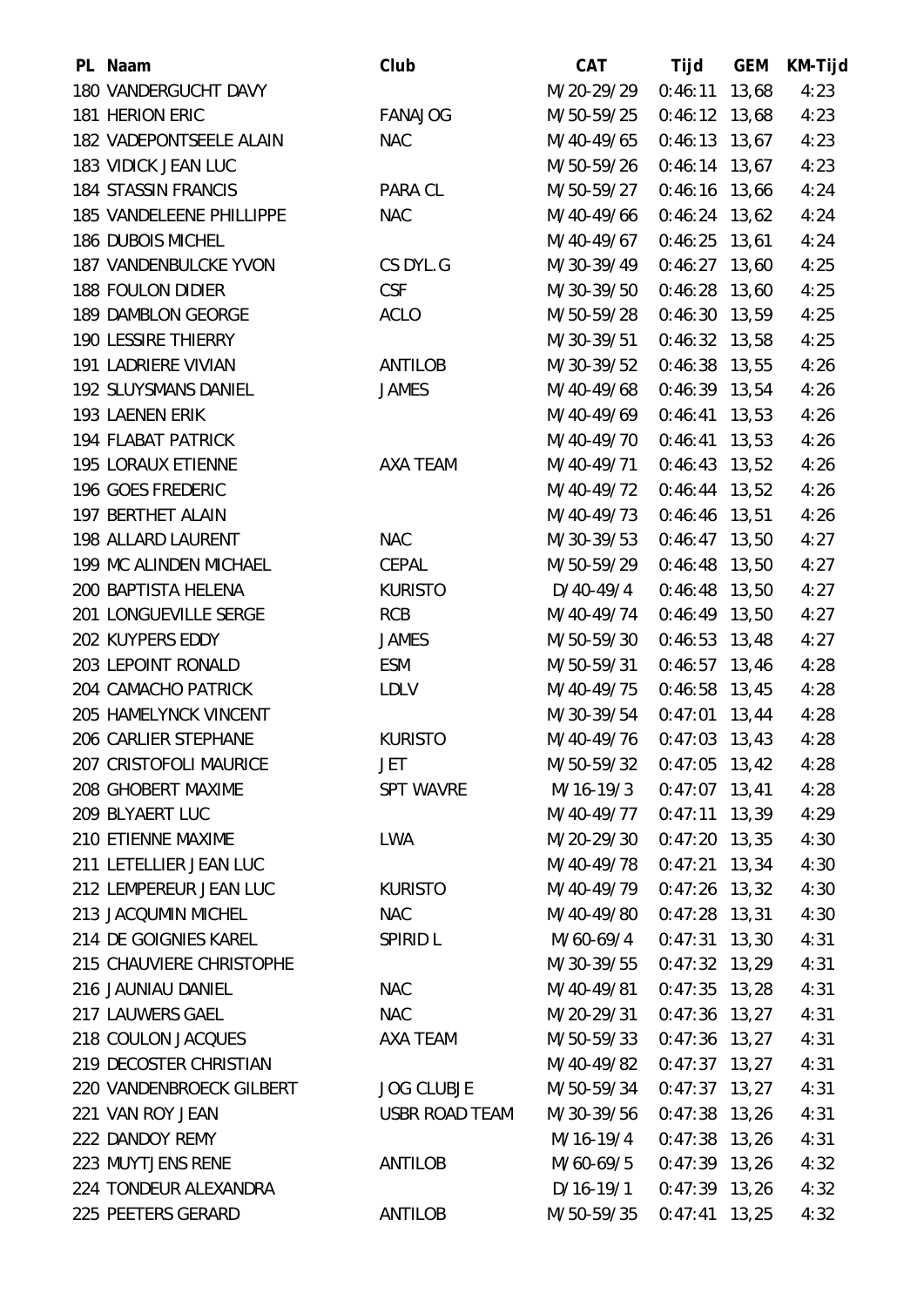| PL Naam                        | Club              | CAT         | Tijd            | GEM | KM-Tijd |
|--------------------------------|-------------------|-------------|-----------------|-----|---------|
| 226 TITART PAUL                | <b>GSKFUNCLUB</b> | M/40-49/83  | $0:47:41$ 13,25 |     | 4:32    |
| 227 DELOBEL PAUL               | <b>DAK</b>        | M/50-59/36  | $0:47:43$ 13,24 |     | 4:32    |
| 228 CEULEMANS NICOLAS          | ANTILOB           | M/30-39/57  | $0:47:46$ 13,23 |     | 4:32    |
| 229 LEMAIRE SERGE              | <b>KURISTO</b>    | M/40-49/84  | $0:47:53$ 13,19 |     | 4:33    |
| 230 FINE PAUL                  | <b>RCB</b>        | M/50-59/37  | $0:47:54$ 13,19 |     | 4:33    |
| 231 MATHELART PIERRE           | ANTILOB           | M/40-49/85  | $0:47:55$ 13,19 |     | 4:33    |
| 232 GOWIE CHRISTIAN            |                   | M/40-49/86  | $0:47:56$ 13,18 |     | 4:33    |
| 233 COUVREUR PATRICK           |                   | M/40-49/87  | $0:47:56$ 13,18 |     | 4:33    |
| 234 BOVY DANIEL                | <b>NAC</b>        | M/50-59/38  | $0:47:57$ 13,18 |     | 4:33    |
| 235 HARVYN ALAIN               |                   | M/40-49/88  | $0:47:58$ 13,17 |     | 4:33    |
| 236 SMETS JOHAN                |                   | M/30-39/58  | $0:47:59$ 13,17 |     | 4:33    |
| 237 STEWART STEPHEN            | <b>BELGRAVE</b>   | M/40-49/89  | $0:48:00$ 13,16 |     | 4:34    |
| 238 MOFFETT LARRY              | LDLV              | M/40-49/90  | $0:48:01$ 13,16 |     | 4:34    |
| 239 DEOME PIERRE               | <b>ENJAMBEE</b>   | M/20-29/32  | $0:48:01$ 13,16 |     | 4:34    |
| 240 JADOT BENOIT               |                   | M/30-39/59  | $0:48:04$ 13,14 |     | 4:34    |
| 241 COLIN CEDRIC               |                   | M/20-29/33  | $0:48:09$ 13,12 |     | 4:34    |
| 242 CEUPPENS PATRICK           | <b>BRRC</b>       | M/40-49/91  | $0:48:11$ 13,11 |     | 4:35    |
| 243 DESSY DAVID                | <b>FLEURUS</b>    | M/30-39/60  | $0:48:12$ 13,11 |     | 4:35    |
| 244 GREVISSE DAVID             | <b>SPT WAVRE</b>  | M/30-39/61  | $0:48:13$ 13,10 |     | 4:35    |
| 245 PLAQUET QUENTIN            | <b>FANAJOG</b>    | M/50-59/39  | $0:48:14$ 13,10 |     | 4:35    |
| 246 GRIMONT JEAN MICHEL        | <b>UACHAT</b>     | M/40-49/92  | $0:48:15$ 13,09 |     | 4:35    |
| 247 FLAMAND ROLAND             | ANTILOB           | M/50-59/40  | $0:48:15$ 13,09 |     | 4:35    |
| 248 LEHAIRE PHILIPPE           | JET               | M/50-59/41  | $0:48:18$ 13,08 |     | 4:35    |
| <b>249 BAIKRICH GUY</b>        | <b>RCB</b>        | M/60-69/6   | $0:48:19$ 13,08 |     | 4:35    |
| 250 BOUSSIN JULIEN             |                   | M/40-49/93  | $0:48:21$ 13,07 |     | 4:35    |
| 251 HENDERYCKX PIERRE FRANCOIS |                   | M/40-49/94  | $0:48:21$ 13,07 |     | 4:35    |
| 252 DUPUIS MICHEL              |                   | M/40-49/95  | $0:48:22$ 13,06 |     | 4:36    |
| 253 GENDEBIEN PHIL             |                   | M/20-29/34  | $0:48:23$ 13,06 |     | 4:36    |
| 254 MELON JEAN-MARC            | <b>NAC</b>        | M/40-49/96  | $0:48:26$ 13,04 |     | 4:36    |
| 255 TONNA MARIE-AMELIE         | <b>CEPAL</b>      | D/30-39/7   | $0:48:27$ 13,04 |     | 4:36    |
| 256 LANDERLY FRANCOIS          |                   | M/20-29/35  | $0:48:28$ 13,04 |     | 4:36    |
| 257 MERCKEN YVETTE             | <b>LDLV</b>       | $D/40-49/5$ | $0:48:28$ 13,04 |     | 4:36    |
| 258 DEVROYE ANDRE              | <b>KURISTO</b>    | M/50-59/42  | $0:48:29$ 13,03 |     | 4:36    |
| 259 PARISIS MARIE-CHRISTINE    | <b>ACLO</b>       | D/50-59/1   | $0:48:30$ 13,03 |     | 4:36    |
| 260 SCARNIET CHRISTIAN         | <b>ACLO</b>       | M/40-49/97  | $0:48:32$ 13,02 |     | 4:37    |
| 261 DURAY DANIEL               |                   | M/40-49/98  | $0:48:33$ 13,01 |     | 4:37    |
| 262 DENIS MARCEL               | <b>RONVAU</b>     | M/60-69/7   | $0:48:40$ 12,98 |     | 4:37    |
| 263 VAN DE MOORTEL ADELHEIDI   | <b>JOG CLUBJE</b> | D/30-39/8   | $0:48:41$ 12,98 |     | 4:37    |
| 264 DE MEES MARC               | <b>JOG CLUBJE</b> | M/60-69/8   | $0:48:42$ 12,97 |     | 4:37    |
| 265 DE COEN GERY               | <b>LWA</b>        | M/50-59/43  | $0:48:44$ 12,96 |     | 4:38    |
| 266 BELLONI NORBERT            |                   | M/50-59/44  | $0:48:47$ 12,95 |     | 4:38    |
| 267 BACHMANN MARC              |                   | M/40-49/99  | $0:48:49$ 12,94 |     | 4:38    |
| 268 LATINIS ERIC               |                   | M/40-49/100 | 0:48:51 12,93   |     | 4:38    |
| 269 DEPAEPE MARK               |                   | M/30-39/62  | $0:48:52$ 12,93 |     | 4:38    |
| 270 COLMANT OLIVIER            |                   | M/40-49/101 | 0:48:53 12,92   |     | 4:39    |
| 271 HUME YVAN                  | <b>NAC</b>        | M/50-59/45  | $0:48:55$ 12,92 |     | 4:39    |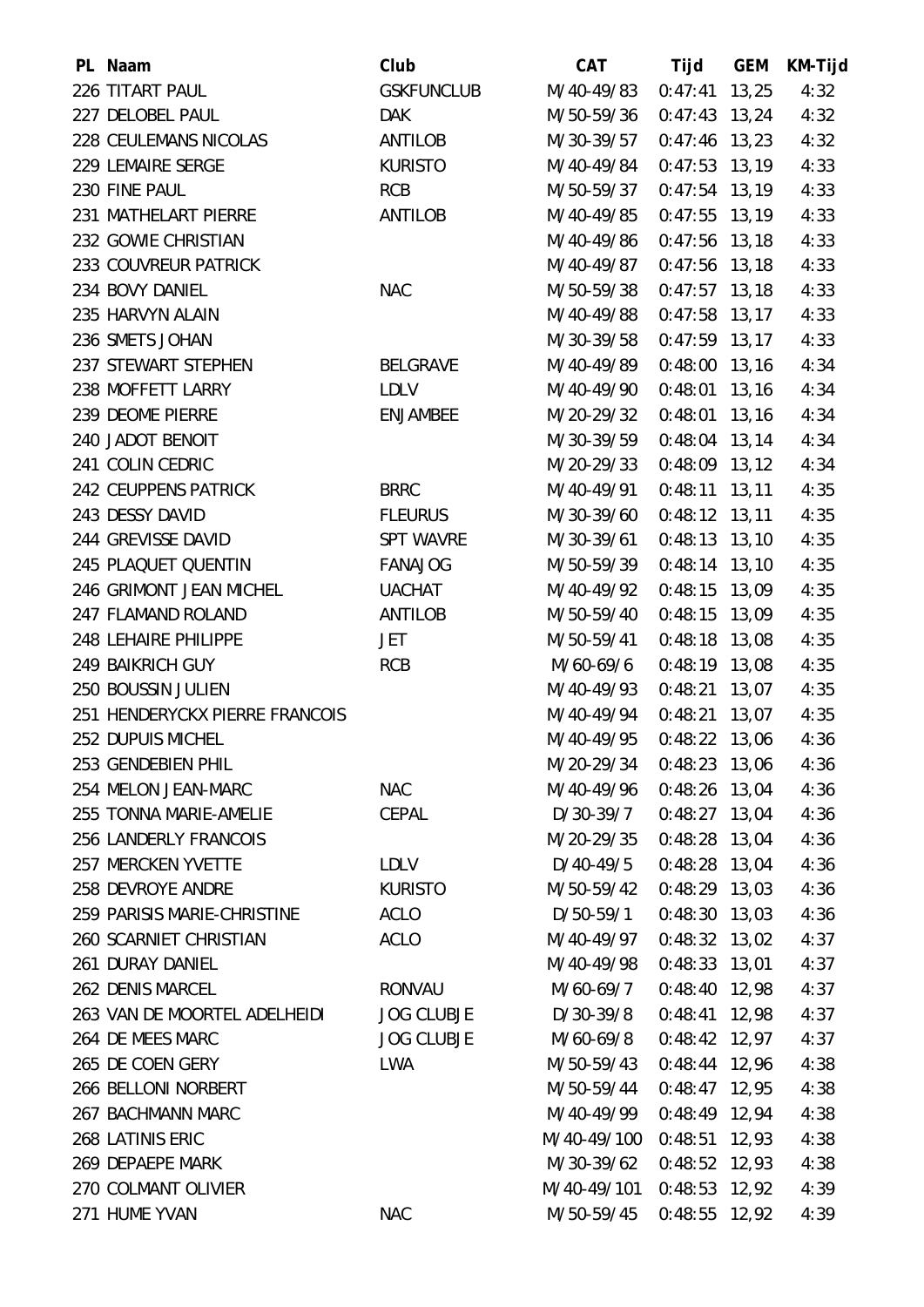| PL Naam                    | Club                | <b>CAT</b>                | Tijd            | <b>GEM</b> | KM-Tijd |
|----------------------------|---------------------|---------------------------|-----------------|------------|---------|
| 272 LERATE VINCIANNE       | <b>NAC</b>          | D/30-39/9                 | $0:48:56$ 12,91 |            | 4:39    |
| 273 COLSON JULIEN          |                     | M/16-19/5                 | $0:49:03$ 12,88 |            | 4:39    |
| 274 SERON BENOIT           |                     | M/40-49/102 0:49:04 12,88 |                 |            | 4:40    |
| 275 BOUDART JEAN PAUL      | <b>KURISTO</b>      | M/50-59/46                | $0:49:06$ 12,87 |            | 4:40    |
| 276 VAN STRAELEN PATRICK   | <b>JET</b>          | M/40-49/103 0:49:07 12,86 |                 |            | 4:40    |
| 277 WIJNEN LUC             |                     | M/40-49/104               | 0:49:08 12,86   |            | 4:40    |
| 278 MOUTIER BERNARD        | <b>TORTUES</b>      | M/40-49/105               | $0:49:09$ 12,85 |            | 4:40    |
| 279 FONTESSE MICHAEL       | <b>HAC</b>          | M/40-49/106 0:49:09 12,85 |                 |            | 4:40    |
| 280 DELVENNE RAYMOND       | <b>CSF</b>          | M/40-49/107               | $0:49:12$ 12,84 |            | 4:40    |
| 281 VAUDOISEY PASCAL       |                     | M/40-49/108               | 0:49:14 12,83   |            | 4:41    |
| 282 TURNEER ROGER          | <b>LWA</b>          | M/60-69/9                 | $0:49:14$ 12,83 |            | 4:41    |
| 283 TILLIEUX SUELI         | <b>GSKFUNCLUB</b>   | D/30-39/10                | $0:49:15$ 12,83 |            | 4:41    |
| 284 ETIEN CHRISTOPHE       | <b>RONVAU</b>       | M/20-29/36                | $0:49:17$ 12,82 |            | 4:41    |
| 285 CHRISTOPHE THOMAS      |                     | M/16-19/6                 | $0:49:18$ 12,82 |            | 4:41    |
| 286 ROMAIN BERNARD         | <b>ZELIA</b>        | M/40-49/109 0:49:19 12,81 |                 |            | 4:41    |
| 287 WILLEM PHILIPPE        |                     | M/40-49/110               | $0:49:22$ 12,80 |            | 4:41    |
| 288 BORGWALD LUDWIG        |                     | M/40-49/111               | $0:49:24$ 12,79 |            | 4:41    |
| 289 VAN DEN BOSCH IDESBALD | <b>FLYING SHOES</b> | M/20-29/37                | $0:49:24$ 12,79 |            | 4:41    |
| 290 MORCRETTE MICHEL       | HAC                 | M/50-59/47                | $0:49:25$ 12,79 |            | 4:42    |
| 291 KING MICHEL            | <b>FLYING SHOES</b> | M/40-49/112 0:49:26 12,78 |                 |            | 4:42    |
| 292 DE RASSENFOSSE JACQUES | <b>HAC</b>          | M/50-59/48                | $0:49:27$ 12,78 |            | 4:42    |
| 293 JACQUES YVES           | <b>NAC</b>          | M/40-49/113               | 0:49:30 12,76   |            | 4:42    |
| 294 ERBRICH MALTE          |                     | M/30-39/63                | $0:49:34$ 12,75 |            | 4:42    |
| 295 BORGINON BERNARD       |                     | M/30-39/64                | $0:49:35$ 12,74 |            | 4:43    |
| 296 BARATO PEDRO           | <b>KURISTO</b>      | M/16-19/7                 | $0:49:36$ 12,74 |            | 4:43    |
| 297 MARCQ KARL             | <b>UCB</b>          | M/40-49/114 0:49:38 12,73 |                 |            | 4:43    |
| 298 MOTTEU MARC            | <b>ACF</b>          | M/30-39/65                | $0:49:41$ 12,72 |            | 4:43    |
| 299 BYTHELL WILLIAM        |                     | M/50-59/49                | $0:49:44$ 12,70 |            | 4:43    |
| 300 DE ROECK SERGE         | <b>KURISTO</b>      | M/40-49/115               | 0:49:44 12,70   |            | 4:43    |
| 301 D'HERDE MARC           | <b>NAC</b>          | M/40-49/116 0:49:45 12,70 |                 |            | 4:43    |
| 302 RUGONI GINO            | <b>NAC</b>          | M/40-49/117 0:49:45 12,70 |                 |            | 4:43    |
| 303 VAN OOST PAUL          | <b>RONVAU</b>       | M/40-49/118               | $0:49:45$ 12,70 |            | 4:43    |
| 304 GHELEYNS ANNE          | <b>NAC</b>          | D/40-49/6                 | $0:49:46$ 12,70 |            | 4:44    |
| 305 SIMON MICHEL           | RONVAU              | M/40-49/119 0:49:47 12,69 |                 |            | 4:44    |
| 306 COPPOLA GIOVANNI       | <b>IXEL</b>         | M/50-59/50                | $0:49:47$ 12,69 |            | 4:44    |
| <b>307 TURBIAZ MICHEL</b>  | PARA CL             | M/50-59/51                | $0:49:48$ 12,69 |            | 4:44    |
| 308 BERREWAERTS ETIENNE    |                     | M/50-59/52                | $0:49:51$ 12,67 |            | 4:44    |
| 309 MONTURIER SERGE        | <b>NAC</b>          | M/50-59/53                | $0:49:52$ 12,67 |            | 4:44    |
| 310 COLSON BENOIT          |                     | M/30-39/66                | $0:49:53$ 12,67 |            | 4:44    |
| 311 COPPENS PIERRE         |                     | M/50-59/54                | $0:49:55$ 12,66 |            | 4:44    |
| 312 HOUBART AGNES          | <b>RONVAU</b>       | D/30-39/11                | $0:49:56$ 12,65 |            | 4:45    |
| 313 SOMMEREYNS PHILIPPE    | <b>RONVAU</b>       | M/30-39/67                | $0:49:56$ 12,65 |            | 4:45    |
| 314 BEERENS JAN            | AC E AAL            | M/40-49/120               | $0:49:57$ 12,65 |            | 4:45    |
| 315 GRIMONSTER RUDY        | <b>DACM</b>         | M/30-39/68                | $0:49:58$ 12,64 |            | 4:45    |
| 316 WALRAVENS MARIO        |                     | M/30-39/69                | $0:49:59$ 12,64 |            | 4:45    |
| 317 RIJCKAERT FABIAN       |                     | M/30-39/70                | $0:50:01$ 12,63 |            | 4:45    |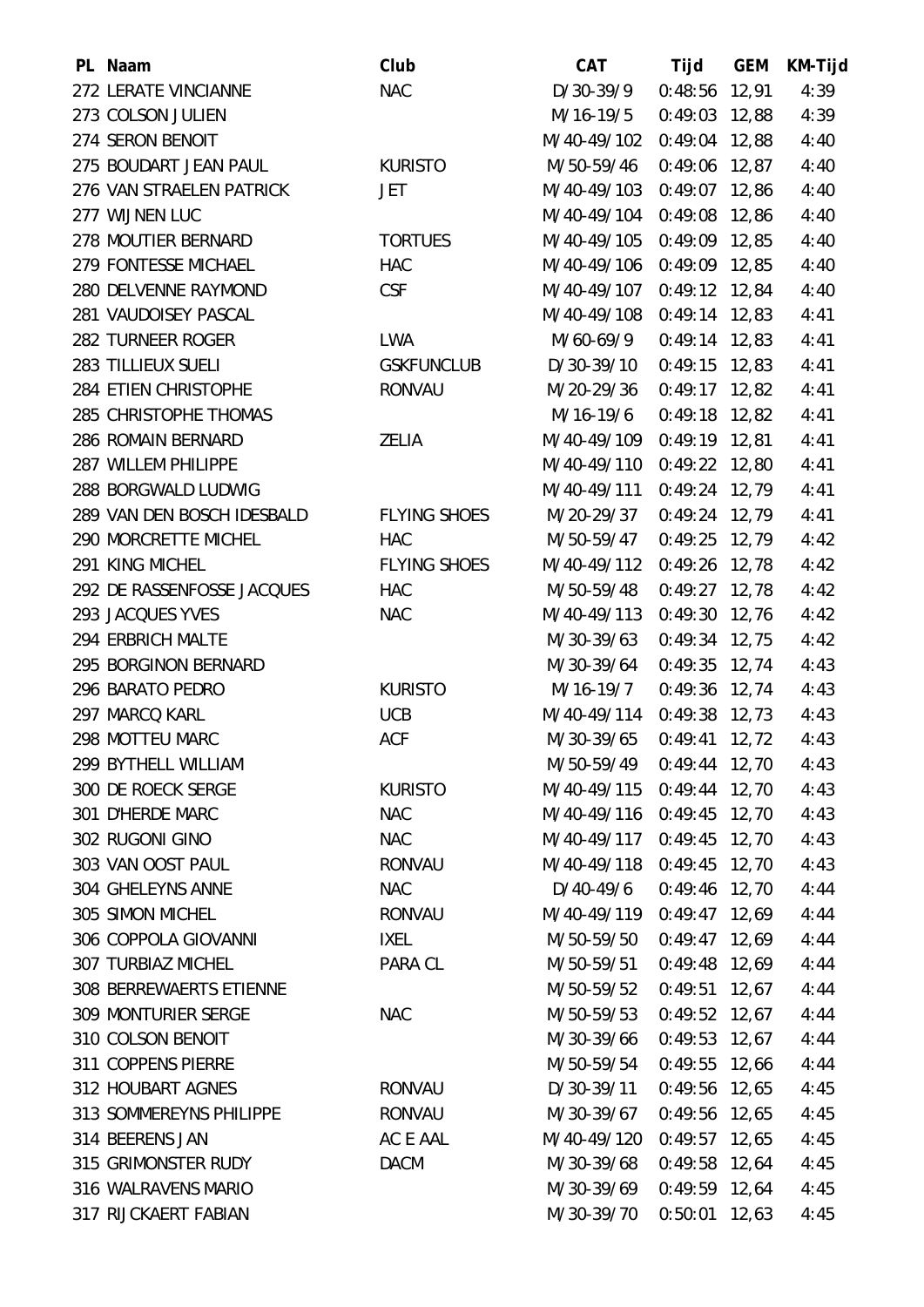| PL Naam                      | Club                | <b>CAT</b>                | Tijd            | <b>GEM</b> | KM-Tijd |
|------------------------------|---------------------|---------------------------|-----------------|------------|---------|
| 318 PAYEN PIERRE             | <b>RCB</b>          | M/50-59/55                | $0:50:04$ 12,62 |            | 4:45    |
| 319 LEJEUNE JEAN             |                     | M/50-59/56                | $0:50:06$ 12,61 |            | 4:45    |
| 320 DE BACKER WILLEM         |                     | M/50-59/57                | $0:50:09$ 12,60 |            | 4:46    |
| 321 CHARLIER BAUDOUIN        | <b>JET</b>          | M/50-59/58                | $0:50:11$ 12,59 |            | 4:46    |
| 322 HERCKENRATH MICHEL       | <b>LEEUWERI</b>     | M/40-49/121               | $0:50:12$ 12,59 |            | 4:46    |
| 323 MONNAERS JEAN PHILIPPE   | <b>NAC</b>          | M/30-39/71                | $0:50:14$ 12,58 |            | 4:46    |
| 324 POTTY LAURENT            |                     | M/30-39/72                | $0:50:16$ 12,57 |            | 4:46    |
| 325 SIPERIUS YVES            | <b>JOG BEER</b>     | M/30-39/73                | $0:50:19$ 12,56 |            | 4:47    |
| 326 MAGHE TONY               | <b>MARIEMON</b>     | M/40-49/122               | $0:50:20$ 12,55 |            | 4:47    |
| 327 VERHULST GEORGES         | <b>RCB</b>          | M/50-59/59                | $0:50:24$ 12,54 |            | 4:47    |
| 328 BELABBES ANGELIQUE       | <b>CEPAL</b>        | D/30-39/12                | $0:50:26$ 12,53 |            | 4:47    |
| 329 SNOECK DIDIER            | CEPAL               | M/30-39/74                | $0:50:27$ 12,52 |            | 4:47    |
| 330 ZYLBERBERG LUC           | <b>JOG GANS</b>     | M/50-59/60                | $0:50:29$ 12,52 |            | 4:48    |
| 331 ROUX ELISABETH           | <b>NAC</b>          | D/50-59/2                 | $0:50:32$ 12,50 |            | 4:48    |
| 332 BRUYERE PIERRE           |                     | M/40-49/123               | $0:50:33$ 12,50 |            | 4:48    |
| 333 POT GERARD               |                     | M/40-49/124               | $0:50:35$ 12,49 |            | 4:48    |
| 334 COEL CHRISTIAN           | <b>RONVAU</b>       | M/40-49/125               | $0:50:39$ 12,47 |            | 4:49    |
| 335 VAN ROELEN VIVIANE       | <b>DCLA</b>         | D/40-49/7                 | $0:50:42$ 12,46 |            | 4:49    |
| 336 BELGEONNE CHRISTIAN      | SOLVAY S            | M/50-59/61                | $0:50:54$ 12,41 |            | 4:50    |
| 337 COENRAETS VINCENT        |                     | M/20-29/38                | $0:50:54$ 12,41 |            | 4:50    |
| 338 HUYBRECHTS CYNTHIA       | <b>HULS</b>         | D/20-29/2                 | $0:50:56$ 12,40 |            | 4:50    |
| 339 VERBEECK JO              | <b>JOG CLUBJE</b>   | M/30-39/75                | $0:50:57$ 12,40 |            | 4:50    |
| 340 JANSSENS JEAN-MARIE      | AXA TEAM            | M/50-59/62                | $0:50:58$ 12,40 |            | 4:50    |
| 341 DE PAEPE JOOST           |                     | M/40-49/126               | $0:51:01$ 12,38 |            | 4:51    |
| 342 ROUSSEAU DAVID           | AXA TEAM            | M/30-39/76                | $0:51:05$ 12,37 |            | 4:51    |
| 343 JANSSENS DOMINIQUE       | <b>GSKFUNCLUB</b>   | M/30-39/77                | $0:51:08$ 12,36 |            | 4:51    |
| 344 TORISAEN EDWIN           |                     | M/40-49/127               | $0:51:08$ 12,36 |            | 4:51    |
| 345 GEEROMS KATHY            |                     | $D/20-29/3$               | $0:51:11$ 12,34 |            | 4:52    |
| 346 VERDICKT ISABELLE        | RIWA                | D/30-39/13                | $0:51:17$ 12,32 |            | 4:52    |
| 347 VAN LAETHEM GUY          | <b>RIWA</b>         | M/40-49/128 0:51:17 12,32 |                 |            | 4:52    |
| 348 VYVEY GUY                |                     | M/40-49/129 0:51:18 12,32 |                 |            | 4:52    |
| <b>349 GUILLIATIS MARTIN</b> | AXA TEAM            | M/20-29/39                | $0:51:19$ 12,31 |            | 4:52    |
| 350 TIREZ ESTELLE            | <b>ARMEE</b>        | D/40-49/8                 | $0:51:20$ 12,31 |            | 4:52    |
| 351 STATSYNS JEAN-FRANCOIS   |                     | M/30-39/78                | $0:51:20$ 12,31 |            | 4:52    |
| 352 T KINDT BRUNO            | <b>HAC</b>          | M/40-49/130               | $0:51:24$ 12,29 |            | 4:53    |
| 353 ENGELS MARC              |                     | M/40-49/131               | $0:51:25$ 12,29 |            | 4:53    |
| 354 NOEL SERGE               |                     | M/50-59/63                | $0:51:26$ 12,28 |            | 4:53    |
| 355 LADRIERE CHRISTIAN       | <b>ACLO</b>         | M/50-59/64                | $0:51:27$ 12,28 |            | 4:53    |
| 356 MAGE ALAIN               | ESC                 | M/40-49/132 0:51:30 12,27 |                 |            | 4:53    |
| 357 SOETE DIMITRI            |                     | M/20-29/40                | $0:51:31$ 12,26 |            | 4:54    |
| 358 ANDRINA BEATRICE         | <b>JC MARIEMONT</b> | D/40-49/9                 | $0:51:33$ 12,26 |            | 4:54    |
| 359 MARTIN BRUNO             | <b>JOG GAST</b>     | M/20-29/41                | $0:51:35$ 12,25 |            | 4:54    |
| 360 GROSSEN DAVID            |                     | M/30-39/79                | $0:51:37$ 12,24 |            | 4:54    |
| 361 PAUWELS NICOLE           |                     | $D/50-59/3$               | $0:51:42$ 12,22 |            | 4:55    |
| <b>362 RENSON THIERRY</b>    | <b>NAC</b>          | M/40-49/133 0:51:43 12,22 |                 |            | 4:55    |
| 363 VILLE KRIS               |                     | M/30-39/80                | $0:51:45$ 12,21 |            | 4:55    |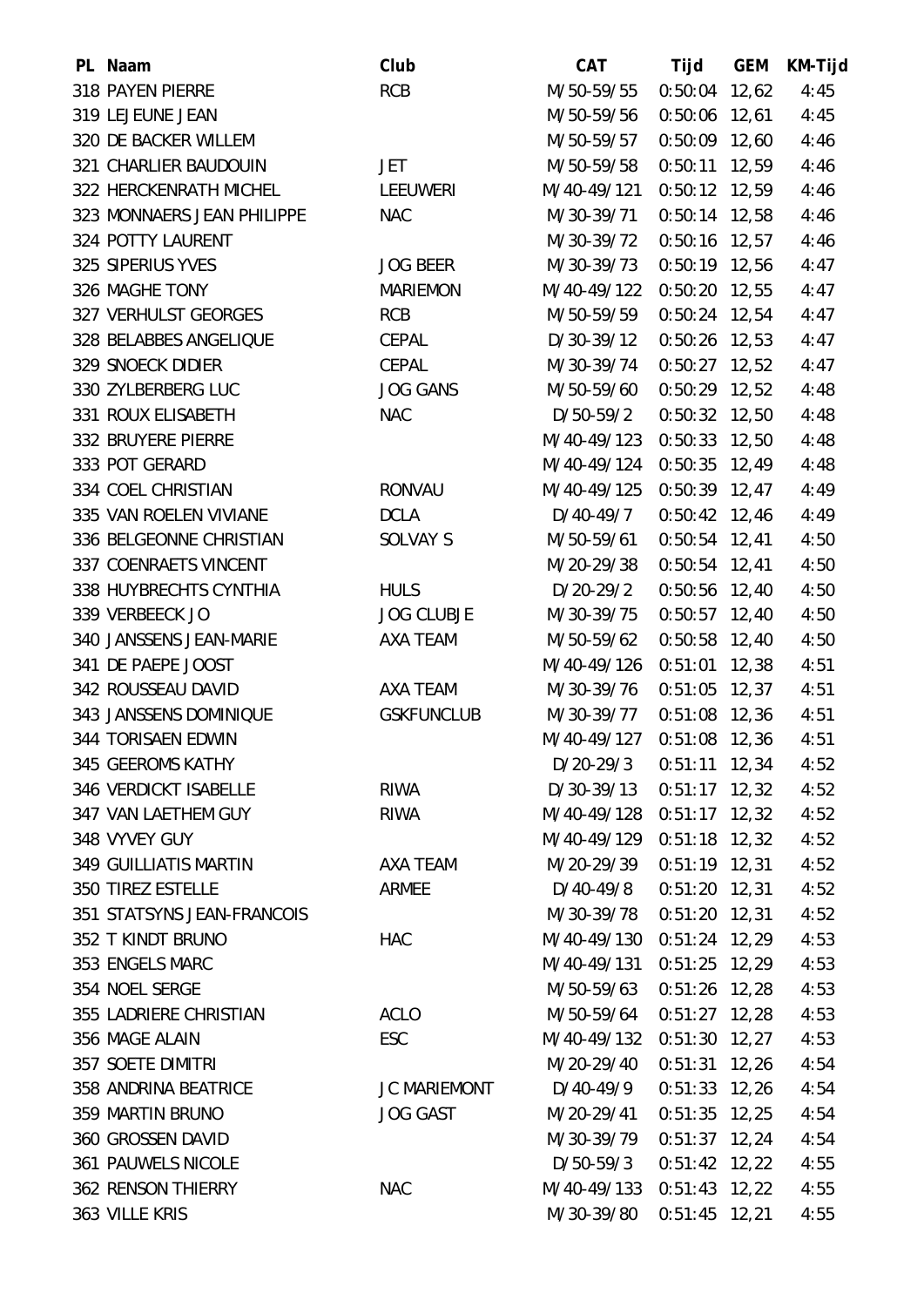| PL Naam                      | Club                  | <b>CAT</b>                | Tijd            | <b>GEM</b> | KM-Tijd |
|------------------------------|-----------------------|---------------------------|-----------------|------------|---------|
| 364 GHOBERT THIERRY          | <b>SPT WAVRE</b>      | M/40-49/134               | $0:51:49$ 12,19 |            | 4:55    |
| 365 RUELLE ERIC              | JET                   | M/40-49/135               | $0:51:51$ 12,19 |            | 4:55    |
| 366 SCOUBEAU ANNE-MARIE      |                       | D/50-59/4                 | $0:51:55$ 12,17 |            | 4:56    |
| 367 QUOITOT GUY              | <b>USBR ROAD TEAM</b> | M/40-49/136               | $0:51:55$ 12,17 |            | 4:56    |
| 368 LAENENS FRANCIS          | AXA TEAM              | M/50-59/65                | $0:51:57$ 12,16 |            | 4:56    |
| <b>369 PORRE LAURENT</b>     |                       | M/20-29/42                | $0:52:00$ 12,15 |            | 4:56    |
| 370 DORCHIE MAX              |                       | M/20-29/43                | $0:52:02$ 12,14 |            | 4:56    |
| 371 HUYGENS GUY              | ECS                   | M/40-49/137               | $0:52:04$ 12,13 |            | 4:57    |
| 372 HEYMANS STEPHANE         |                       | M/30-39/81                | $0:52:06$ 12,13 |            | 4:57    |
| 373 GEYSKENS HERMAN          |                       | M/30-39/82                | $0:52:06$ 12,13 |            | 4:57    |
| 374 VAN EERDEWEGH FRANCIS    |                       | M/30-39/83                | $0:52:07$ 12,12 |            | 4:57    |
| 375 VERBOOMEN JEAN-LOUIS     | <b>LWA</b>            | M/40-49/138               | $0:52:07$ 12,12 |            | 4:57    |
| 376 RIGOT SERGE              | <b>RCB</b>            | M/50-59/66                | $0:52:08$ 12,12 |            | 4:57    |
| 377 DE JONGHE PATRICK        | VALLEE H              | M/40-49/139 0:52:09 12,12 |                 |            | 4:57    |
| 378 LELOUP STEPHAN           | <b>RIWA</b>           | M/50-59/67                | $0:52:09$ 12,12 |            | 4:57    |
| 379 VAN KOLEN JOEL           | <b>TEND DET</b>       | M/50-59/68                | $0:52:10$ 12,11 |            | 4:57    |
| 380 GARITTE FABIENNE         | <b>JAMES</b>          | $D/40-49/10$              | $0:52:11$ 12,11 |            | 4:57    |
| 381 LAURENT YVES             |                       | M/30-39/84                | $0:52:12$ 12,10 |            | 4:57    |
| 382 SCHENNEN RODOLPHE        |                       | M/30-39/85                | $0:52:12$ 12,10 |            | 4:57    |
| 383 DE SAEDELEER IVAN        |                       | M/40-49/140               | $0:52:14$ 12,10 |            | 4:58    |
| 384 DE SAEDELEER DIETER      |                       | M/16-19/8                 | $0:52:15$ 12,09 |            | 4:58    |
| 385 DEMAREY KARNE            | <b>HAC</b>            | D/50-59/5                 | $0:52:17$ 12,08 |            | 4:58    |
| 386 MIESSE DANY              | <b>NAC</b>            | M/50-59/69                | $0:52:21$ 12,07 |            | 4:58    |
| 387 LEVAQUE GAUTHIER         |                       | M/20-29/44                | $0:52:23$ 12,06 |            | 4:58    |
| 388 DRISSENS EMMANUEL        |                       | M/50-59/70                | $0:52:24$ 12,06 |            | 4:59    |
| 389 SABLON ROLAND            | AXA TEAM              | M/40-49/141               | $0:52:26$ 12,05 |            | 4:59    |
| 390 DESMET JEAN-YVES         | <b>LDLV</b>           | M/40-49/142               | $0:52:27$ 12,05 |            | 4:59    |
| 391 HIBEN CHRISTIAN          |                       | M/40-49/143 0:52:29 12,04 |                 |            | 4:59    |
| 392 HOLOFFE DIDIER           |                       | M/30-39/86                | $0:52:30$ 12,03 |            | 4:59    |
| 393 ABBOUD RAYMOND           |                       | M/40-49/144 0:52:32 12,03 |                 |            | 4:59    |
| 394 HARMIGNIES BERTRAND      | <b>FLYING SHOES</b>   | M/30-39/87                | $0:52:33$ 12,02 |            | 4:59    |
| 395 RENGLE HANNES            | <b>JOG CLUBJE</b>     | M/20-29/45                | $0:52:34$ 12,02 |            | 5:00    |
| 396 DUMORTIER CHRISTOPHE     | ASBTD                 | M/40-49/145 0:52:35 12,02 |                 |            | 5:00    |
| 397 HOUA MYRIAM              | <b>NAC</b>            | D/40-49/11                | $0:52:35$ 12,02 |            | 5:00    |
| 398 DE WILDE MARC            | ANTILOB               | M/30-39/88                | $0:52:36$ 12,01 |            | 5:00    |
| 399 BASIBEI DIMITRI          |                       | M/30-39/89                | $0:52:36$ 12,01 |            | 5:00    |
| <b>400 RENDERS REGINE</b>    | <b>NAC</b>            | D/40-49/12                | $0:52:37$ 12,01 |            | 5:00    |
| 401 ALBERT FREDERIC          | USBR ROAD TEAM        | M/20-29/46                | $0:52:38$ 12,00 |            | 5:00    |
| <b>402 VREUX ERIC</b>        |                       | M/40-49/146 0:52:41 11,99 |                 |            | 5:00    |
| <b>403 ERAERTS WILLY</b>     | USBR ROAD TEAM        | M/60-69/10                | $0:52:42$ 11,99 |            | 5:00    |
| 404 DE CONINCK MICHEL        | <b>BERTEM AC</b>      | M/40-49/147               | 0:52:42 11,99   |            | 5:00    |
| <b>405 GENIN MARYLENE</b>    | RONVAU                | D/30-39/14                | $0:52:43$ 11,98 |            | 5:00    |
| 406 CYPERS JUL               | <b>JOG CLUBJE</b>     | M/50-59/71                | $0:52:44$ 11,98 |            | 5:00    |
| 407 VAN DYCK INGE            | <b>NAC</b>            | D/30-39/15                | $0:52:44$ 11,98 |            | 5:00    |
| 408 BARIGAND ANDRE           |                       | M/60-69/11                | $0:52:45$ 11,98 |            | 5:01    |
| <b>409 EECKHOUT FREDERIC</b> |                       | M/30-39/90                | $0:52:45$ 11,98 |            | 5:01    |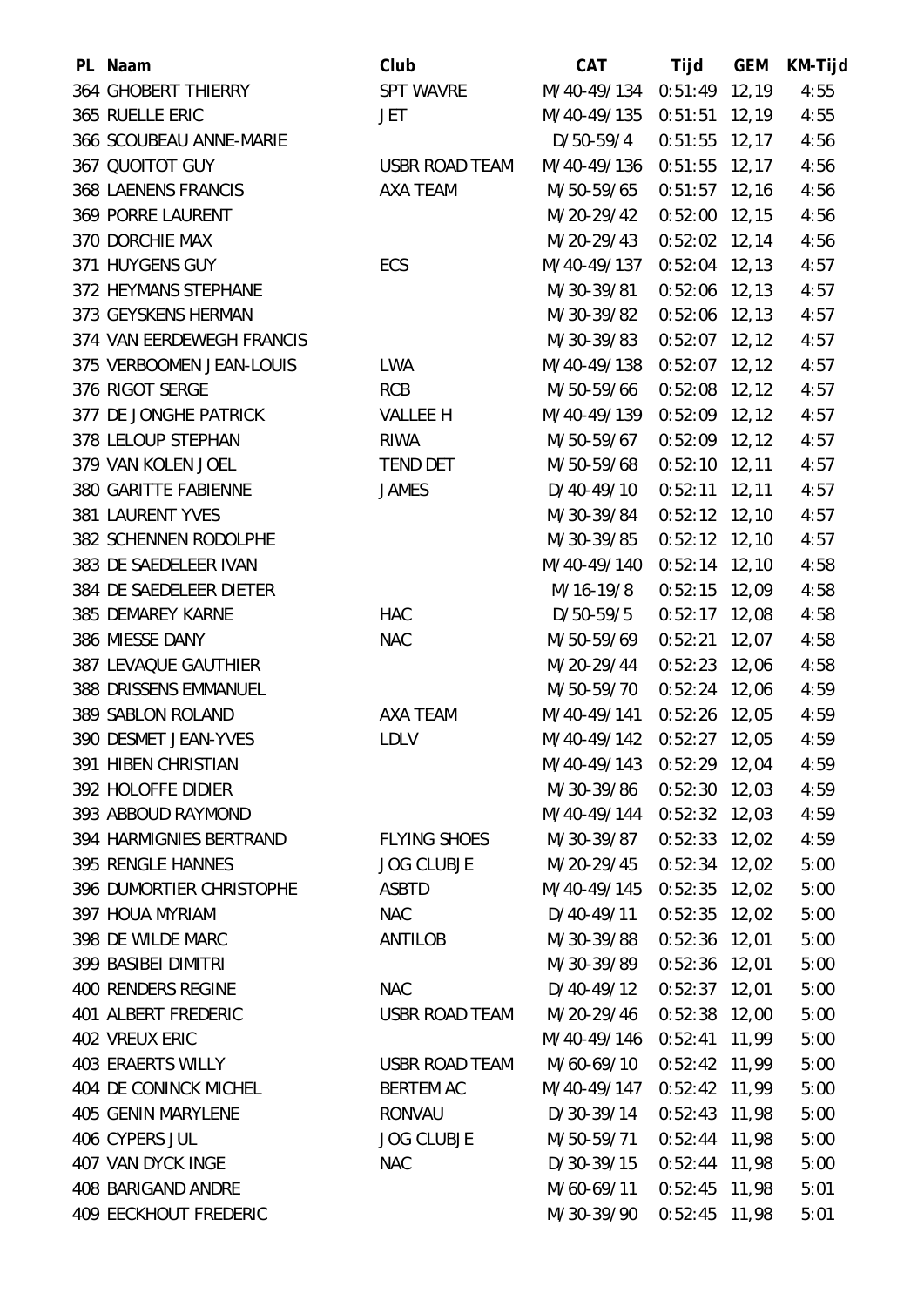| PL Naam                       | Club              | <b>CAT</b>                | Tijd            | <b>GEM</b> | KM-Tijd |
|-------------------------------|-------------------|---------------------------|-----------------|------------|---------|
| 410 ILIC ANDRE                |                   | M/40-49/148               | $0:52:46$ 11,97 |            | 5:01    |
| 411 DELZANDRE CHRISTIAN       | <b>ANTILOB</b>    | M/30-39/91                | $0:52:47$ 11,97 |            | 5:01    |
| 412 REITER ANDRE              | ANTILOB           | M/50-59/72                | $0:52:47$ 11,97 |            | 5:01    |
| 413 DEVISE NADINE             |                   | D/50-59/6                 | $0:52:48$ 11,97 |            | 5:01    |
| 414 OOST JEAN-FRANCOIS        |                   | M/30-39/92                | $0:52:48$ 11,97 |            | 5:01    |
| <b>415 STILMANT PIERRE</b>    |                   | M/30-39/93                | $0:52:49$ 11,96 |            | 5:01    |
| 416 TROCH PAUL                |                   | M/50-59/73                | $0:52:50$ 11,96 |            | 5:01    |
| 417 VAN NIEUWENHOVEN MARTINE  | <b>ANTILOB</b>    | D/40-49/13                | $0:52:53$ 11,95 |            | 5:01    |
| 418 VAN GANSBERGHE ERIC       |                   | M/40-49/149               | $0:52:55$ 11,94 |            | 5:02    |
| <b>419 SPLINGARD FRANCOIS</b> |                   | M/30-39/94                | 0:52:56 11,94   |            | 5:02    |
| 420 JACQUES BENOIT            |                   | M/20-29/47                | $0:52:57$ 11,93 |            | 5:02    |
| 421 DREZE CHRISTIAN           | <b>NAC</b>        | M/40-49/150 0:52:57 11,93 |                 |            | 5:02    |
| 422 CHABEAU VINCIANNE         | ANTILOB           | D/40-49/14                | $0:52:59$ 11,92 |            | 5:02    |
| 423 LETOR JEAN PAUL           |                   | M/30-39/95                | $0:53:00$ 11,92 |            | 5:02    |
| 424 GILLES ALAIN              | <b>JODOIGNE</b>   | M/50-59/74                | $0:53:01$ 11,92 |            | 5:02    |
| 425 GODEFRIDI THIERRY         |                   | M/50-59/75                | $0:53:02$ 11,91 |            | 5:02    |
| 426 MENEC ALAIN               |                   | M/40-49/151               | $0:53:03$ 11,91 |            | 5:02    |
| <b>427 LEGAST PIERRE</b>      |                   | M/20-29/48                | $0:53:04$ 11,91 |            | 5:02    |
| 428 GENOT YVES                |                   | M/40-49/152               | $0:53:05$ 11,90 |            | 5:02    |
| <b>429 LOISEAU JULIEN</b>     |                   | M/20-29/49                | $0:53:06$ 11,90 |            | 5:03    |
| 430 HUBERT JEAN-CLAUDE        |                   | M/50-59/76                | $0:53:09$ 11,89 |            | 5:03    |
| <b>431 MAUBILLE BENOIT</b>    | <b>JAMES</b>      | M/40-49/153               | $0:53:10$ 11,88 |            | 5:03    |
| 432 BARBE YVAN                | <b>VALLEE H</b>   | M/50-59/77                | $0:53:12$ 11,88 |            | 5:03    |
| 433 DEQUINNEMAERE PHILIPPE    | <b>JOG GAST</b>   | M/30-39/96                | $0:53:15$ 11,86 |            | 5:03    |
| 434 SAUVAGE ANDRE             | <b>KURISTO</b>    | M/50-59/78                | $0:53:21$ 11,84 |            | 5:04    |
| 435 SYMONS PETRO              | <b>NAC</b>        | M/50-59/79                | $0:53:22$ 11,84 |            | 5:04    |
| 436 ROSART CHRISTIAN          |                   | M/50-59/80                | $0:53:23$ 11,84 |            | 5:04    |
| <b>437 GRIFFITHS STEPHEN</b>  |                   | M/30-39/97                | $0:53:24$ 11,83 |            | 5:04    |
| 438 POLAIN JEAN CLAUDE        |                   | M/60-69/12                | $0:53:25$ 11,83 |            | 5:04    |
| 439 VERBESSELT MAXIME         |                   | M/16-19/9                 | $0:53:25$ 11,83 |            | 5:04    |
| 440 BRABANT ROBERT            | <b>HAC</b>        | M/60-69/13                | $0:53:30$ 11,81 |            | 5:05    |
| <b>441 STILMANT DENIS</b>     | <b>NAC</b>        | M/40-49/154 0:53:31 11,81 |                 |            | 5:05    |
| 442 LICOPPE LUC               |                   | M/40-49/155 0:53:33 11,80 |                 |            | 5:05    |
| 443 KINDERMANS JEAN-PIERRE    | <b>NAC</b>        | M/40-49/156 0:53:40 11,77 |                 |            | 5:06    |
| 444 KINDERMAN NICOLAS         | <b>NAC</b>        | M/16-19/10                | $0:53:41$ 11,77 |            | 5:06    |
| 445 RENGLE KOEN               | <b>JOG CLUBJE</b> | M/40-49/157 0:53:42 11,77 |                 |            | 5:06    |
| 446 DEJARDIN OLIVIER          |                   | M/30-39/98                | $0:53:43$ 11,76 |            | 5:06    |
| 447 PEREZ SYLVIA              |                   | D/30-39/16                | 0:53:44 11,76   |            | 5:06    |
| 448 LECERF JEAN LUC           | <b>JOG GANS</b>   | M/40-49/158 0:53:48 11,74 |                 |            | 5:07    |
| 449 DELANOTE DIRK             | <b>HAC</b>        | M/40-49/159 0:53:48 11,74 |                 |            | 5:07    |
| 450 VAN DER ELST MICHAEL      |                   | M/30-39/99                | 0:53:49 11,74   |            | 5:07    |
| <b>451 VANCUTSEM ERIC</b>     | ACF               | M/40-49/160 0:53:50 11,74 |                 |            | 5:07    |
| 452 PESTIAUX YVES             | LA THURE          | M/50-59/81                | $0:53:51$ 11,73 |            | 5:07    |
| 453 ROOS JOEL                 |                   | M/30-39/100 0:53:51 11,73 |                 |            | 5:07    |
| <b>454 WILMOTTE ALAIN</b>     |                   | M/30-39/101 0:53:52 11,73 |                 |            | 5:07    |
| 455 VAN DE WALLE PIERRE       |                   | M/16-19/11                | $0:53:55$ 11,72 |            | 5:07    |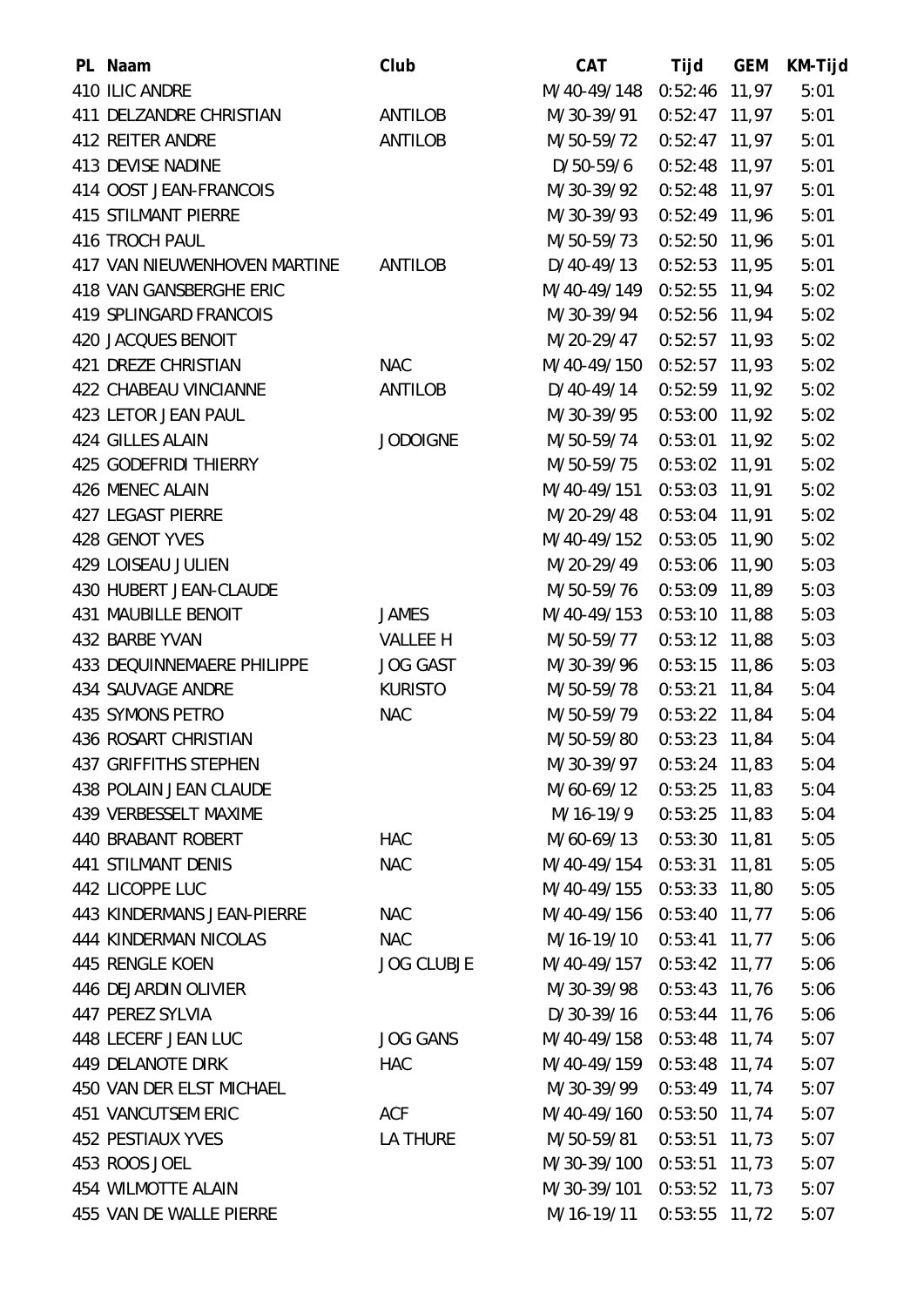| PL Naam                            | Club                | <b>CAT</b>                | Tijd            | <b>GEM</b> | KM-Tijd |
|------------------------------------|---------------------|---------------------------|-----------------|------------|---------|
| 456 DURIEUX ALAIN                  |                     | M/30-39/102               | 0:53:56 11,71   |            | 5:07    |
| 457 LECLERCQ DANIEL                | PARA CL             | M/40-49/161               | $0:53:58$ 11,71 |            | 5:08    |
| 458 VAN CALCK MARC                 |                     | M/40-49/162 0:54:01 11,70 |                 |            | 5:08    |
| 459 WAUTERS RAYMOND                |                     | M/50-59/82                | $0:54:03$ 11,69 |            | 5:08    |
| <b>460 BUYSE ETIENNE</b>           |                     | M/50-59/83                | $0:54:07$ 11,67 |            | 5:08    |
| <b>461 CORBIAUX THIERRY</b>        |                     | M/40-49/163 0:54:07 11,67 |                 |            | 5:08    |
| 462 VAN DE CASTEELE CHRISTIAN      | <b>NAC</b>          | M/40-49/164 0:54:08 11,67 |                 |            | 5:08    |
| <b>463 MARCHAND OLIVIER</b>        |                     | M/40-49/165 0:54:09 11,67 |                 |            | 5:09    |
| <b>464 JUWET PHILIPPE</b>          |                     | M/40-49/166 0:54:11 11,66 |                 |            | 5:09    |
| 465 CHRISTOPHE SERGE               |                     | M/40-49/167 0:54:11 11,66 |                 |            | 5:09    |
| 466 JANSSENS ALAIN                 | <b>WINTERTH</b>     | M/40-49/168 0:54:12 11,66 |                 |            | 5:09    |
| <b>467 PIERREUY ELS</b>            | <b>NAC</b>          | D/40-49/15                | $0:54:13$ 11,65 |            | 5:09    |
| <b>468 MAGHE DORIANE</b>           |                     | D/40-49/16                | $0:54:13$ 11,65 |            | 5:09    |
| <b>469 FABRIQUE ROBERT</b>         |                     | M/50-59/84                | 0:54:14 11,65   |            | 5:09    |
| 470 DUPUIS BENOIT                  | <b>JAMES</b>        | M/50-59/85                | $0:54:14$ 11,65 |            | 5:09    |
| 471 BODART ANDRE                   | <b>RC NAMUR</b>     | M/40-49/169 0:54:15 11,65 |                 |            | 5:09    |
| 472 BLOMMAERT VINCENT              | <b>LWA</b>          | M/40-49/170 0:54:15 11,65 |                 |            | 5:09    |
| 473 VERWILGHEN STANISLAS           | <b>FLYING SHOES</b> | M/30-39/103 0:54:16 11,64 |                 |            | 5:09    |
| 474 PAUWELS JACQUES                |                     | M/40-49/171               | $0:54:16$ 11,64 |            | 5:09    |
| 475 TRGO ALAIN                     | <b>NAC</b>          | M/40-49/172 0:54:17 11,64 |                 |            | 5:09    |
| 476 DELNEUFCOURT JEAN PAUL         |                     | M/50-59/86                | $0:54:17$ 11,64 |            | 5:09    |
| 477 MOSTIN ANNIE                   |                     | D/50-59/7                 | $0:54:17$ 11,64 |            | 5:09    |
| 478 VASTESAEGER CHRISTOPHE         | <b>LEEUWERI</b>     | M/30-39/104 0:54:18 11,64 |                 |            | 5:09    |
| 479 ENGLEBERT DANIEL               | $JOG +$             | M/40-49/173 0:54:20 11,63 |                 |            | 5:10    |
| 480 LANNOO MICHAEL                 | <b>THURE</b>        | M/30-39/105               | $0:54:20$ 11,63 |            | 5:10    |
| <b>481 DE MUNCK VERONIQUE</b>      | <b>NAC</b>          | D/40-49/17                | $0:54:23$ 11,62 |            | 5:10    |
| <b>482 VOKAER ETIENNE</b>          |                     | M/50-59/87                | $0:54:24$ 11,61 |            | 5:10    |
| 483 IPERS JAN                      |                     | M/40-49/174 0:54:26 11,61 |                 |            | 5:10    |
| 484 VAN LANCKER PHILIPPE           | AXA TEAM            | M/40-49/175 0:54:29 11,60 |                 |            | 5:10    |
| 485 COMBLEZ PHILIPPE               | <b>NAC</b>          | M/40-49/176 0:54:32 11,59 |                 |            | 5:11    |
| <b>486 BOUVENCOURT PIERRE</b>      | <b>NAC</b>          | M/30-39/106 0:54:33 11,58 |                 |            | 5:11    |
| <b>487 VAN CAMP HILDE</b>          |                     | D/40-49/18                | $0:54:33$ 11,58 |            | 5:11    |
| <b>488 DELESTIENNE MARCEL</b>      | <b>HAC</b>          | M/50-59/88                | 0:54:34 11,58   |            | 5:11    |
| <b>489 MACAIGNE PHILIPPE</b>       | ESM                 | M/50-59/89                | 0:54:35 11,57   |            | 5:11    |
| <b>490 VANDEN DRIESCH FRANCOIS</b> | <b>DACM</b>         | M/40-49/177 0:54:37 11,57 |                 |            | 5:11    |
| 491 MOREAUX XAVIER                 |                     | M/30-39/107 0:54:41 11,55 |                 |            | 5:12    |
| <b>492 DINJART DOMINIQUE</b>       |                     | M/40-49/178 0:54:44 11,54 |                 |            | 5:12    |
| <b>493 MAGOTTEAUX HUBERT</b>       |                     | M/40-49/179 0:54:46 11,54 |                 |            | 5:12    |
| 494 WALRAVENS BERNARD              |                     | M/50-59/90                | 0:54:50 11,52   |            | 5:12    |
| 495 LUYTEN ALAIN                   |                     | M/40-49/180 0:54:51 11,52 |                 |            | 5:13    |
| <b>496 LEMPEREURE NATHALIE</b>     | <b>KURISTO</b>      | $D/16-19/2$               | $0:54:52$ 11,52 |            | 5:13    |
| 497 HARRISON JORGE                 |                     | M/40-49/181 0:54:52 11,52 |                 |            | 5:13    |
| <b>498 LOONEN WILLEM</b>           |                     | M/50-59/91                | $0:54:53$ 11,51 |            | 5:13    |
| 499 GEERAERDT PASCAL               | <b>ROSSEL</b>       | M/30-39/108 0:54:55 11,50 |                 |            | 5:13    |
| 500 INGELS DIDIER                  |                     | M/40-49/182 0:54:59 11,49 |                 |            | 5:13    |
| 501 DEBROUX DOUGLAS                |                     | M/30-39/109 0:55:00 11,49 |                 |            | 5:13    |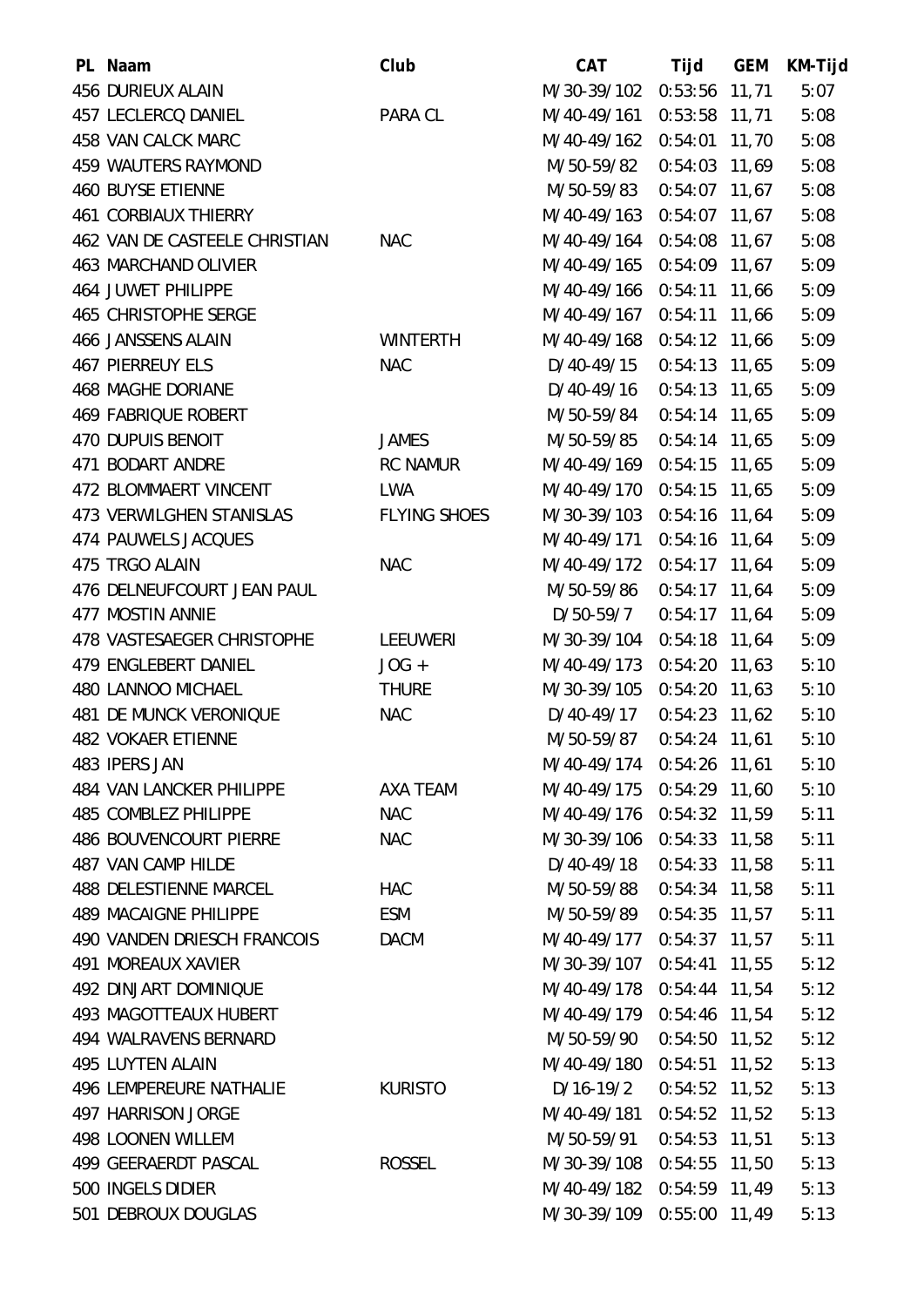| PL Naam                     | Club              | <b>CAT</b>                | Tijd            | <b>GEM</b> | KM-Tijd |
|-----------------------------|-------------------|---------------------------|-----------------|------------|---------|
| 502 VANDEWEEGE MARIJKE      | <b>DCLAKH</b>     | D/50-59/8                 | $0:55:00$ 11,49 |            | 5:13    |
| 503 SONET RENAUD            | <b>NAC</b>        | M/20-29/50                | $0:55:01$ 11,48 |            | 5:13    |
| 504 PEIGNOIS PIERRE         |                   | M/40-49/183               | $0:55:02$ 11,48 |            | 5:14    |
| 505 VAN EERDEWEGH CHRISTINE |                   | D/30-39/17                | $0:55:05$ 11,47 |            | 5:14    |
| 506 ALVAREZ MANUEL          | <b>FANAJOG</b>    | M/50-59/92                | $0:55:06$ 11,47 |            | 5:14    |
| 507 DOUTRELIGNE HERVE       |                   | M/40-49/184               | $0:55:07$ 11,46 |            | 5:14    |
| 508 RAMOS JEAN              | ANTILOB           | M/50-59/93                | $0:55:09$ 11,46 |            | 5:14    |
| 509 WIELICZKO JAN           |                   | M/50-59/94                | $0:55:12$ 11,45 |            | 5:15    |
| 510 VANDEWEYER ERIK         | VAWATOLI          | M/40-49/185               | $0:55:16$ 11,43 |            | 5:15    |
| 511 DAVID ANNICK            | <b>RC NAMUR</b>   | D/30-39/18                | $0:55:16$ 11,43 |            | 5:15    |
| 512 CLOSSET FABRICE         | <b>RC NAMUR</b>   | M/30-39/110 0:55:29 11,39 |                 |            | 5:16    |
| 513 ATTOUT OLIVIER          |                   | M/40-49/186 0:55:30 11,38 |                 |            | 5:16    |
| 514 DANDOY EDDY             |                   | M/40-49/187               | $0:55:31$ 11,38 |            | 5:16    |
| 515 NIHOUL ALAIN            | $JOG +$           | M/40-49/188 0:55:36 11,36 |                 |            | 5:17    |
| 516 TAVIER PASCAL           |                   | M/40-49/189 0:55:42 11,34 |                 |            | 5:17    |
| 517 COTEREEL CARL           |                   | M/40-49/190               | $0:55:44$ 11,34 |            | 5:18    |
| 518 ROLAND HUBERT           |                   | M/30-39/111 0:55:45 11,33 |                 |            | 5:18    |
| 519 STROOBANTS ROMAIN       |                   | M/40-49/191               | 0:55:46 11,33   |            | 5:18    |
| 520 FLAMENT EDDY            |                   | M/40-49/192               | $0:55:46$ 11,33 |            | 5:18    |
| 521 GHERAILLE JEAN-MARC     |                   | M/30-39/112 0:55:47 11,33 |                 |            | 5:18    |
| 522 HUYGE FRANCIS           |                   | M/50-59/95                | $0:55:52$ 11,31 |            | 5:18    |
| 523 PETIGNOT MICHEL         | <b>RONVAU</b>     | M/50-59/96                | $0:55:54$ 11,30 |            | 5:19    |
| 524 LATINIS PHILIPPE        |                   | M/50-59/97                | $0:55:55$ 11,30 |            | 5:19    |
| 525 BRIES JOSEPH            | <b>SPT WAVRE</b>  | M/60-69/14                | $0:55:56$ 11,30 |            | 5:19    |
| 526 VANDEPUTTE PHILIPPE     |                   | M/30-39/113               | $0:55:58$ 11,29 |            | 5:19    |
| 527 NIHOUL ROBIN            |                   | M/16-19/12                | $0:56:04$ 11,27 |            | 5:19    |
| 528 LEQUEUX MICHEL          | <b>KKH</b>        | M/70 &+/1                 | $0:56:09$ 11,25 |            | 5:20    |
| 529 CORNELIS BRIGITTE       | <b>RESC</b>       | D/40-49/19                | $0:56:10$ 11,25 |            | 5:20    |
| 530 FONTAINE AMELIE         | JET               | $D/16-19/3$               | $0:56:11$ 11,25 |            | 5:20    |
| 531 FEYS JEAN-LOUIS         | <b>FURALOPE</b>   | M/40-49/193 0:56:12 11,24 |                 |            | 5:20    |
| 532 WERNER CHRISTOPHE       |                   | M/20-29/51                | $0:56:15$ 11,23 |            | 5:21    |
| 533 DEBILDE ANNE FRANCOISE  | <b>RONVAU</b>     | D/40-49/20                | $0:56:15$ 11,23 |            | 5:21    |
| 534 BERTRAND PATRICK        | <b>RONVAU</b>     | M/40-49/194 0:56:16 11,23 |                 |            | 5:21    |
| 535 ABRASSART CHRISTIAN     |                   | M/40-49/195 0:56:17 11,23 |                 |            | 5:21    |
| 536 BROOKES MARK            |                   | M/40-49/196               | $0:56:18$ 11,22 |            | 5:21    |
| 537 THIRIAUX JOSE           | <b>UAC</b>        | $M/70$ &+/2               | $0:56:18$ 11,22 |            | 5:21    |
| 538 LATTINNE EUGENE         | <b>JODOIGNE</b>   | M/50-59/98                | $0:56:19$ 11,22 |            | 5:21    |
| 539 DE CEUSTER LINDA        |                   | D/50-59/9                 | $0:56:20$ 11,22 |            | 5:21    |
| 540 VANLAERE ANDRE          |                   | M/60-69/15                | $0:56:22$ 11,21 |            | 5:21    |
| 541 SCHOEPS IVAN            | POST OTT          | M/60-69/16                | $0:56:23$ 11,21 |            | 5:21    |
| 542 ARTOOS ARMAND           | <b>JOG CLUBJE</b> | M/60-69/17                | $0:56:25$ 11,20 |            | 5:21    |
| 543 GALLE ETIENNE           | <b>RONVAU</b>     | M/40-49/197 0:56:26 11,20 |                 |            | 5:22    |
| 544 PECHENART JEAN-FRANCOIS |                   | M/30-39/114 0:56:31 11,18 |                 |            | 5:22    |
| 545 VANHAMMEE GREGORY       |                   | M/30-39/115               | $0:56:33$ 11,17 |            | 5:22    |
| 546 VAN BOMT JOSEPH         | <b>LEEUWERI</b>   | M/50-59/99                | 0:56:34 11,17   |            | 5:22    |
| 547 SMEYERS SARAH           | <b>GLOBE TR</b>   | D/16-19/4                 | $0:56:35$ 11,17 |            | 5:22    |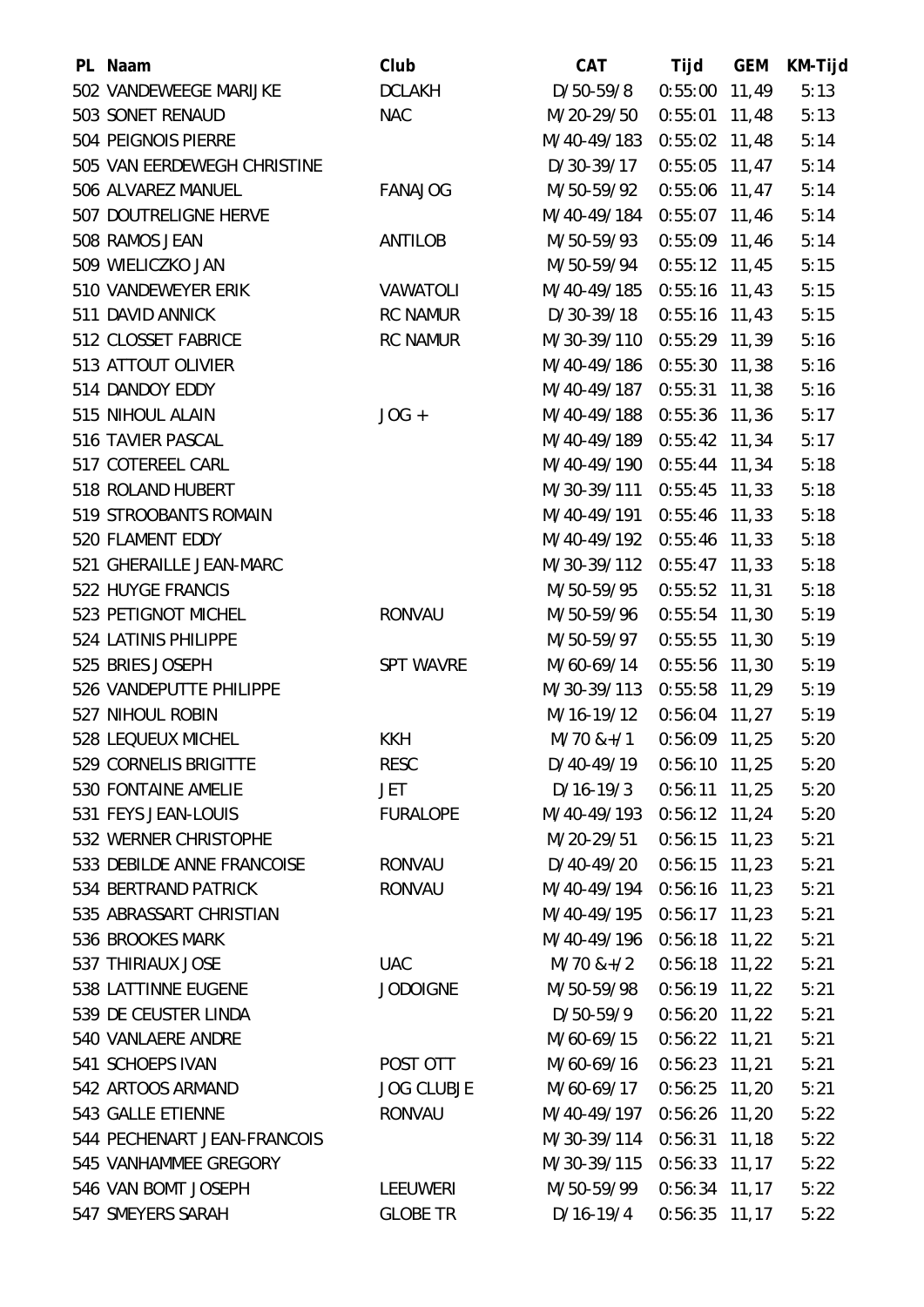| PL Naam                    | Club            | <b>CAT</b>                | Tijd            | <b>GEM</b> | KM-Tijd |
|----------------------------|-----------------|---------------------------|-----------------|------------|---------|
| 548 DERUYTER DIDIER        | <b>JC ESTIN</b> | M/50-59/100               | $0:56:36$ 11,16 |            | 5:23    |
| 549 DEPOTERRE JEAN CHARLES |                 | M/20-29/52                | $0:56:36$ 11,16 |            | 5:23    |
| 550 ARNOULD BRUNO          |                 | M/40-49/198               | 0:56:38 11,16   |            | 5:23    |
| 551 EDRIAT NATHALIE        |                 | D/30-39/19                | $0:56:39$ 11,15 |            | 5:23    |
| 552 POUPELEER ALAIN        | <b>COUROBAR</b> | M/40-49/199 0:56:40 11,15 |                 |            | 5:23    |
| 553 BETTESONE CHRISTOPHE   | <b>ACLO</b>     | M/30-39/116               | $0:56:41$ 11,15 |            | 5:23    |
| 554 DROMELET BERANGERE     |                 | D/30-39/20                | $0:56:42$ 11,14 |            | 5:23    |
| 555 DELATTE DAMIEN         |                 | M/30-39/117 0:56:44 11,14 |                 |            | 5:23    |
| 556 BRIET RENAUD           | ANTILOB         | M/20-29/53                | $0:56:46$ 11,13 |            | 5:23    |
| 557 RINGOET DANIEL         |                 | M/40-49/200               | 0:56:52 11,11   |            | 5:24    |
| 558 COOLS CHRISTIAN        | <b>JAMES</b>    | M/40-49/201               | 0:56:53 11,11   |            | 5:24    |
| 559 ANTOINE ALAIN          | <b>RC NAMUR</b> | M/40-49/202               | $0:56:55$ 11,10 |            | 5:24    |
| 560 JORIS SEBASTIEN        | <b>RC NAMUR</b> | M/30-39/118               | $0:56:55$ 11,10 |            | 5:24    |
| 561 GOKHAN ALI             |                 | M/30-39/119 0:56:57 11,09 |                 |            | 5:25    |
| 562 TIMMERMANS LUC         | <b>JOG BEER</b> | M/30-39/120               | 0:56:59 11,09   |            | 5:25    |
| 563 ABRAHAM LUC            |                 | M/40-49/203               | $0:57:00$ 11,08 |            | 5:25    |
| 564 PIRSON ANNE            |                 | D/40-49/21                | $0:57:01$ 11,08 |            | 5:25    |
| 565 VIERENDEEL RITA        | <b>JOG BEER</b> | D/40-49/22                | $0:57:03$ 11,07 |            | 5:25    |
| 566 BISSOT MARC            |                 | M/50-59/101               | $0:57:04$ 11,07 |            | 5:25    |
| 567 CAMMAS CLAUDIA         | <b>RCB</b>      | D/40-49/23                | $0:57:05$ 11,07 |            | 5:25    |
| 568 DEGRAEVE HILDE         | <b>NAC</b>      | D/40-49/24                | $0:57:06$ 11,06 |            | 5:25    |
| 569 EVRARD BENOIT          | <b>NAC</b>      | M/40-49/204               | $0:57:06$ 11,06 |            | 5:25    |
| 570 SAUVAGE SYLVIE         |                 | D/40-49/25                | $0:57:07$ 11,06 |            | 5:25    |
| 571 VILAIN ROBERT          |                 | M/40-49/205               | 0:57:07 11,06   |            | 5:25    |
| 572 BOUGARD BERNARD        |                 | M/50-59/102               | $0:57:10$ 11,05 |            | 5:26    |
| 573 VANLOO MARC            | <b>RONVAU</b>   | M/40-49/206               | $0:57:11$ 11,05 |            | 5:26    |
| 574 MOREAUX OLIVIER        | AXA TEAM        | M/30-39/121               | 0:57:11         | 11,05      | 5:26    |
| 575 VANDERAUWERA INGRID    | <b>SWIFT</b>    | D/40-49/26                | $0:57:12$ 11,05 |            | 5:26    |
| 576 DEKEYSER ALAIN         | <b>SWIFT</b>    | M/40-49/207               | $0:57:14$ 11,04 |            | 5:26    |
| 577 REMY MICHEL            |                 | M/40-49/208 0:57:15 11,04 |                 |            | 5:26    |
| 578 SPRINGUEL PHILIP       |                 | M/30-39/122 0:57:17 11,03 |                 |            | 5:26    |
| 579 BARBAT JEAN-CLAUDE     |                 | M/60-69/18                | $0:57:22$ 11,01 |            | 5:27    |
| 580 VANDENHEEDE CHANTAL    | <b>MARIEMON</b> | D/50-59/10                | $0:57:34$ 10,98 |            | 5:28    |
| 581 LEROY CEDRIC           |                 | M/20-29/54                | $0:57:35$ 10,97 |            | 5:28    |
| <b>582 PIRART BORIS</b>    |                 | M/40-49/209               | $0:57:35$ 10,97 |            | 5:28    |
| 583 DE KLERCK GILBERT      | <b>JOG BEER</b> | M/40-49/210 0:57:37 10,97 |                 |            | 5:28    |
| 584 BOELS VERA             |                 | D/40-49/27                | $0:57:38$ 10,96 |            | 5:28    |
| 585 GILLIARD CORINNE       | <b>LDLV</b>     | D/40-49/28                | $0:57:38$ 10,96 |            | 5:28    |
| 586 URBANO JOSE            |                 | M/50-59/103 0:57:40 10,96 |                 |            | 5:29    |
| 587 SNOECK REMY            | <b>IXEL</b>     | $M/70$ &+/3               | $0:57:42$ 10,95 |            | 5:29    |
| 588 CHRISTOPHE CELINE      |                 | $D/20-29/4$               | $0:57:42$ 10,95 |            | 5:29    |
| 589 BODART CLAUDE          |                 | M/50-59/104 0:57:44 10,94 |                 |            | 5:29    |
| 590 DRAGUEZ GEOFFROY       |                 | M/30-39/123 0:57:50 10,92 |                 |            | 5:30    |
| 591 LEJEUNE ALAIN          | <b>NAC</b>      | M/30-39/124 0:57:51 10,92 |                 |            | 5:30    |
| 592 PLETINCKX MARTINE      | <b>ANTILOB</b>  | D/50-59/11                | $0:57:52$ 10,92 |            | 5:30    |
| 593 LACAILLE GUY           | <b>NAC</b>      | M/50-59/105               | $0:57:53$ 10,92 |            | 5:30    |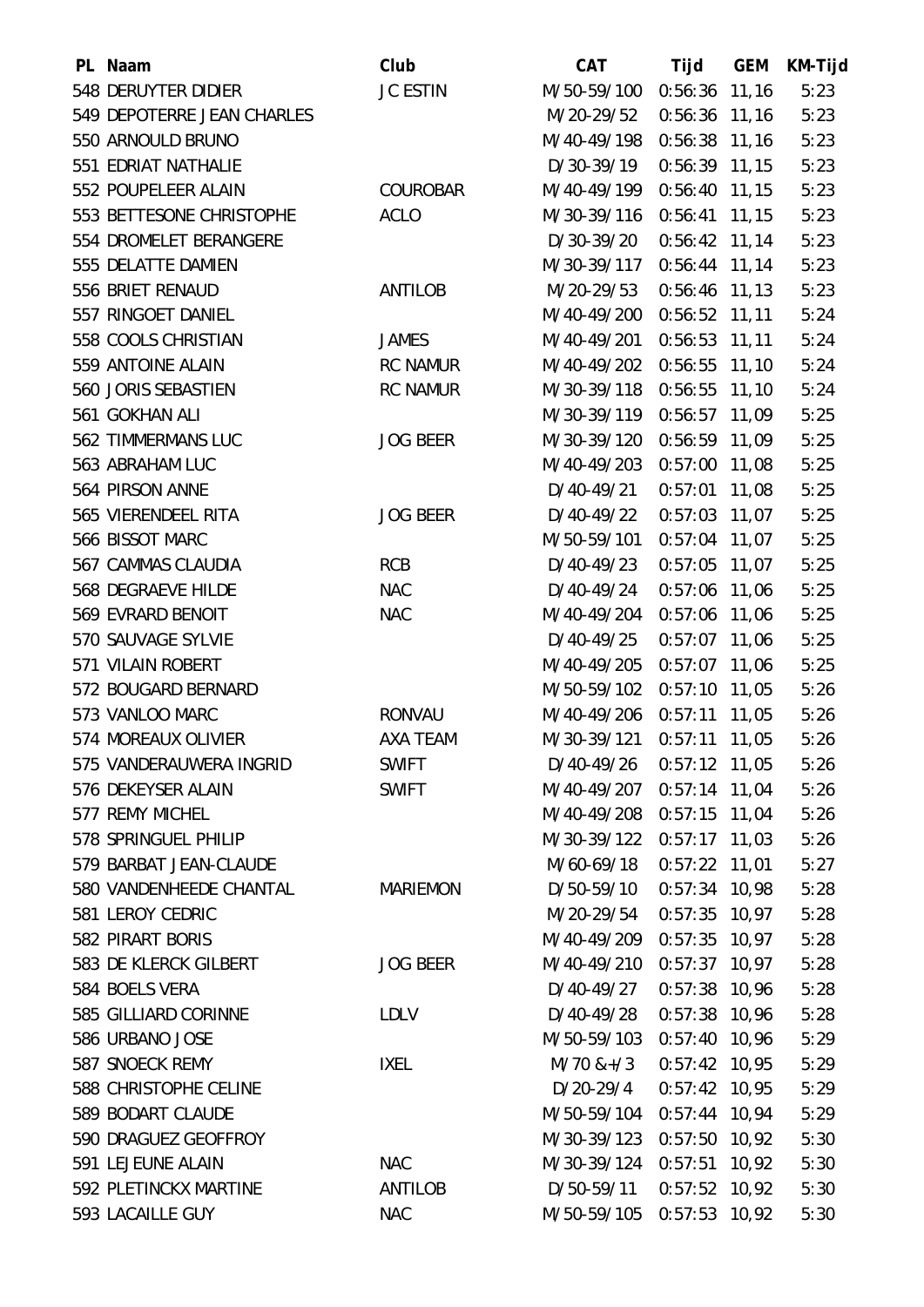| PL Naam                       | Club                  | <b>CAT</b>                    | Tijd            | <b>GEM</b> | KM-Tijd |
|-------------------------------|-----------------------|-------------------------------|-----------------|------------|---------|
| 594 LETELLIER MICHEL          |                       | M/40-49/211                   | $0:57:54$ 10,91 |            | 5:30    |
| 595 HUBLAU JOFFREY            | CABW                  | M/16-19/13                    | $0:57:55$ 10,91 |            | 5:30    |
| 596 MALVOZ JEAN-REMY          | <b>ESM</b>            | M/50-59/106 0:58:05 10,88     |                 |            | 5:31    |
| 597 LEEMANS GUIDO             | <b>HOEGARDE</b>       | M/40-49/212                   | 0:58:08 10,87   |            | 5:31    |
| 598 VAN GOSSUM LUC            | <b>ACF</b>            | M/50-59/107                   | 0:58:09 10,87   |            | 5:31    |
| 599 LEMPEREUR BERNADETTE      | <b>KURISTO</b>        | D/40-49/29                    | $0:58:12$ 10,86 |            | 5:32    |
| <b>600 KEMPS JEAN PIERRE</b>  | <b>LEEUWERI</b>       | M/40-49/213                   | $0:58:13$ 10,85 |            | 5:32    |
| <b>601 LEMAJEUR NICO</b>      |                       | M/30-39/125                   | 0:58:14 10,85   |            | 5:32    |
| 602 WILLEMS BERTRAND          |                       | M/30-39/126                   | 0:58:16 10,84   |            | 5:32    |
| <b>603 GUILLIAMS GUY</b>      | AXA TEAM              | M/50-59/108                   | $0:58:16$ 10,84 |            | 5:32    |
| <b>604 MORTIER GEORGES</b>    |                       | M/50-59/109 0:58:21 10,83     |                 |            | 5:32    |
| 605 HAINE MARIE JOSE          | <b>LOOISE</b>         | D/30-39/21                    | $0:58:28$ 10,81 |            | 5:33    |
| 606 LEMMENS MIA               | <b>JOG CLUBJE</b>     | D/50-59/12                    | $0:58:34$ 10,79 |            | 5:34    |
| <b>607 CAROUBEL LUCIEN</b>    | <b>USBR ROAD TEAM</b> | $M/70$ &+/4                   | $0:58:34$ 10,79 |            | 5:34    |
| 608 LEFAIBLE DIANE            | <b>JOG BEER</b>       | D/30-39/22                    | $0:58:38$ 10,78 |            | 5:34    |
| 609 KAUFMANN ALAIN            | <b>JOG GANS</b>       | M/50-59/110                   | $0:58:39$ 10,77 |            | 5:34    |
| 610 HOLUB SAMSON              | <b>KURISTO</b>        | M/60-69/19                    | $0:58:40$ 10,77 |            | 5:34    |
| 611 ALVAREZ BLANCO SANDRINE   | JET                   | D/20-29/5                     | $0:58:48$ 10,74 |            | 5:35    |
| 612 DACY JEAN-CHARLES         | <b>JOG GAST</b>       | M/50-59/111                   | $0:58:51$ 10,74 |            | 5:35    |
| 613 DACY BRUNO                | <b>JOG GAST</b>       | M/30-39/127 0:58:51 10,74     |                 |            | 5:35    |
| <b>614 DOSIMONT THIERRY</b>   | <b>RONVAU</b>         | M/50-59/112                   | 0:58:52 10,73   |            | 5:35    |
| 615 PAULUS MARC               | SP_VERMA              | M/50-59/113                   | $0:58:53$ 10,73 |            | 5:36    |
| 616 FALZONE LORENZO           | JET                   | M/50-59/114 0:59:06 10,69     |                 |            | 5:37    |
| <b>617 PLOMTEUX VICTOR</b>    |                       | M/50-59/115                   | 0:59:06 10,69   |            | 5:37    |
| 618 HUPPE STEPHANE            | <b>RONVAU</b>         | M/40-49/214                   | 0:59:07 10,69   |            | 5:37    |
| 619 BEELEN LISETTE            | <b>LEEUWERI</b>       | D/50-59/13                    | $0:59:08$ 10,68 |            | 5:37    |
| <b>620 LAGAERT RITA</b>       | JET                   | D/50-59/14                    | 0:59:15         | 10,66      | 5:38    |
| 621 DEJEAN POL                | <b>MOHA</b>           | $M/70$ & + $/5$ 0:59:19 10,65 |                 |            | 5:38    |
| 622 BUSCH ALFRED              |                       | M/50-59/116 0:59:21 10,65     |                 |            | 5:38    |
| 623 DEPRE YVETTE              | <b>DCLA</b>           | D/40-49/30                    | $0:59:23$ 10,64 |            | 5:38    |
| 624 DRESE ARNAUD              | ESM                   | M/30-39/128 0:59:28 10,62     |                 |            | 5:39    |
| 625 DOR JEAN-MARC             | ANTILOB               | M/40-49/215                   | $0:59:30$ 10,62 |            | 5:39    |
| 626 RAVET ANDRE               | <b>LUCENT</b>         | M/50-59/117 0:59:31 10,62     |                 |            | 5:39    |
| 627 VAN WOLVELAER ERICK       |                       | M/30-39/129 0:59:33 10,61     |                 |            | 5:39    |
| 628 COPPENS PHILIPPE          | <b>NAC</b>            | M/40-49/216 0:59:36 10,60     |                 |            | 5:40    |
| <b>629 MATAGNE ANTOINE</b>    | <b>RC NAMUR</b>       | M/40-49/217 0:59:37 10,60     |                 |            | 5:40    |
| <b>630 MACHIELS CHRISTIAN</b> |                       | M/40-49/218 0:59:38 10,59     |                 |            | 5:40    |
| 631 DOMS HARRY                |                       | M/50-59/118 0:59:39 10,59     |                 |            | 5:40    |
| <b>632 MANISE PATRICK</b>     |                       | M/40-49/219 0:59:41 10,59     |                 |            | 5:40    |
| <b>633 VERSTRAETEN ERIC</b>   |                       | M/40-49/220 0:59:42 10,58     |                 |            | 5:40    |
| <b>634 GROSSE MARILOU</b>     | <b>ESM</b>            | D/30-39/23                    | $0:59:42$ 10,58 |            | 5:40    |
| 635 VAN DEN PUT SONIA         |                       | D/40-49/31                    | $0:59:45$ 10,57 |            | 5:40    |
| 636 COLLET CHRISTINE          | <b>NAC</b>            | D/40-49/32                    | $0:59:47$ 10,57 |            | 5:41    |
| <b>637 BUELENS HENRI</b>      | ANTILOB               | M/60-69/20                    | $0:59:48$ 10,57 |            | 5:41    |
| 638 LECLEIR LUC               |                       | M/40-49/221 0:59:55 10,54     |                 |            | 5:41    |
| <b>639 LOISEAU PATRICK</b>    |                       | M/40-49/222 0:59:56 10,54     |                 |            | 5:42    |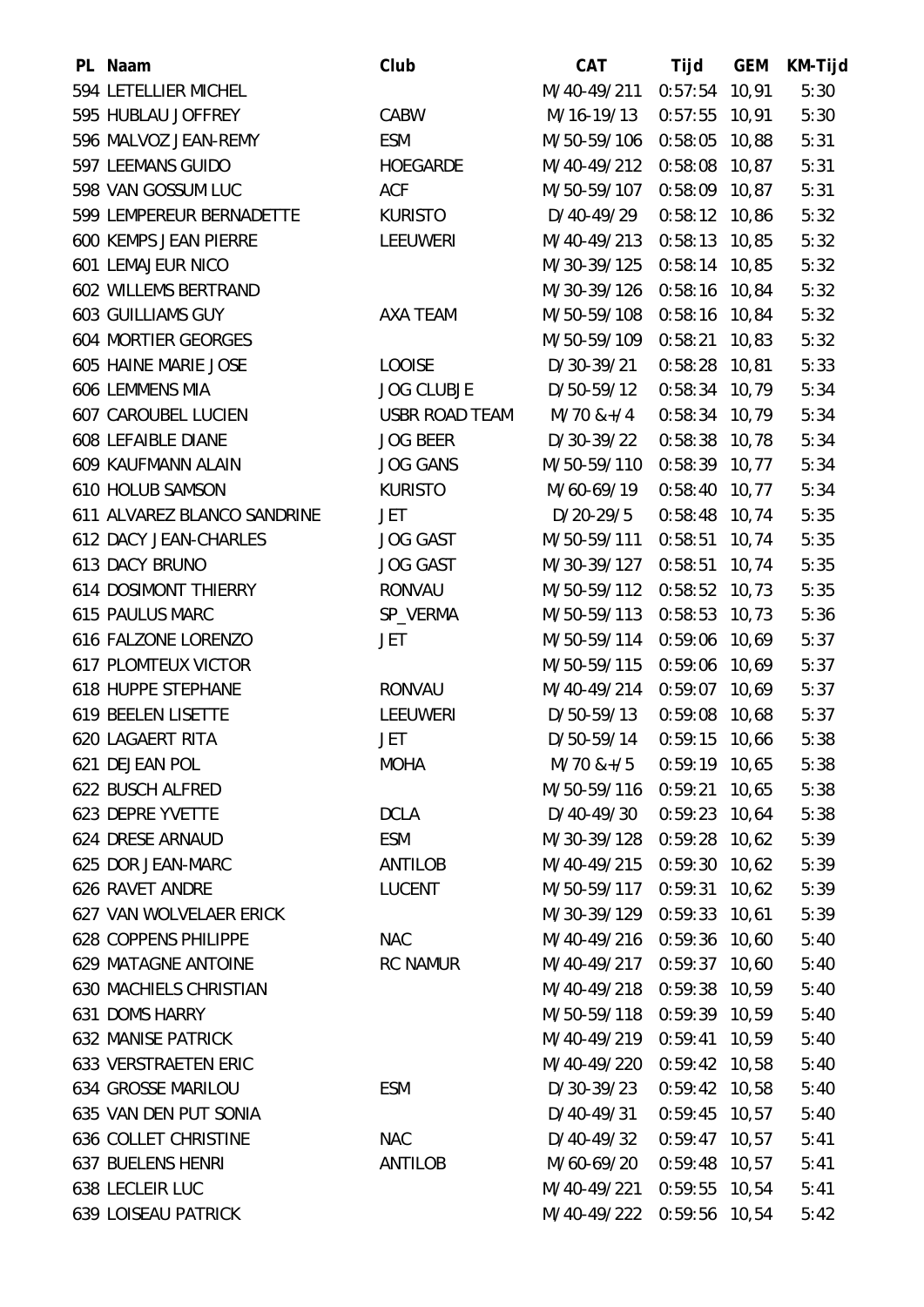| PL Naam                        | Club                  | <b>CAT</b>                | Tijd            | <b>GEM</b> | KM-Tijd |
|--------------------------------|-----------------------|---------------------------|-----------------|------------|---------|
| 640 DUBOIS MARC                |                       | M/40-49/223               | 1:00:09 10,50   |            | 5:43    |
| 641 BRICHET ALBERT             | <b>JCCS</b>           | $M/70$ &+/6               | $1:00:17$ 10,48 |            | 5:43    |
| 642 BAREEL JEAN                |                       | M/50-59/119 1:00:19 10,47 |                 |            | 5:44    |
| 643 RECHT JEAN                 |                       | M/40-49/224               | 1:00:21 10,47   |            | 5:44    |
| 644 BUYSE PIERRE               |                       | M/50-59/120               | $1:00:22$ 10,47 |            | 5:44    |
| 645 CORNET ANNE                |                       | D/30-39/24                | $1:00:26$ 10,45 |            | 5:44    |
| <b>646 BUCHET BENOIT</b>       |                       | M/40-49/225               | $1:00:27$ 10,45 |            | 5:44    |
| <b>647 ROUSSEAU MAURICETTE</b> | <b>TEND DET</b>       | D/40-49/33                | $1:00:29$ 10,45 |            | 5:45    |
| 648 DONDEYNE ALEX              |                       | M/40-49/226               | $1:00:29$ 10,45 |            | 5:45    |
| 649 VANHOUTTE JOHN             | <b>RIWA</b>           | M/40-49/227               | $1:00:30$ 10,44 |            | 5:45    |
| <b>650 PAYRAT JEAN MARC</b>    |                       | M/40-49/228               | 1:00:31 10,44   |            | 5:45    |
| 651 DUCHENE JEAN PIERRE        | <b>RONVAU</b>         | M/40-49/229 1:00:36 10,43 |                 |            | 5:45    |
| <b>652 WAUVEAERTS RIT</b>      |                       | M/50-59/121               | $1:00:38$ 10,42 |            | 5:45    |
| 653 BELLEKENS JOS              |                       | M/50-59/122 1:00:39 10,42 |                 |            | 5:46    |
| 654 DE BECQ JOS                | <b>JOG BEER</b>       | M/50-59/123               | $1:00:44$ 10,40 |            | 5:46    |
| <b>655 COUKARD DEBORAH</b>     | <b>CSF</b>            | $D/20-29/6$               | $1:00:47$ 10,39 |            | 5:46    |
| <b>656 LACROIX MICHELE</b>     | <b>NAC</b>            | D/40-49/34                | $1:00:59$ 10,36 |            | 5:47    |
| <b>657 ALBERT CHARLES</b>      | <b>USBR ROAD TEAM</b> | M/40-49/230 1:01:06 10,34 |                 |            | 5:48    |
| <b>658 DEWIGNE BERNARD</b>     | <b>GLOBE TR</b>       | M/40-49/231               | $1:01:09$ 10,33 |            | 5:48    |
| 659 VAN EESBEEK CHRISTIAN      | ACLO                  | M/50-59/124 1:01:17 10,31 |                 |            | 5:49    |
| <b>660 WAUCAMPT REGGIE</b>     | ANTILOB               | M/50-59/125               | $1:01:18$ 10,31 |            | 5:49    |
| <b>661 SIMONS BENOIT</b>       | PARA CL               | M/50-59/126               | $1:01:19$ 10,30 |            | 5:49    |
| <b>662 BALTHAZAR PIERRE</b>    |                       | M/40-49/232               | $1:01:20$ 10,30 |            | 5:49    |
| <b>663 GILLAIN THIERRY</b>     |                       | M/40-49/233               | $1:01:21$ 10,30 |            | 5:50    |
| <b>664 BARRAS PHILIPPE</b>     |                       | M/50-59/127               | $1:01:26$ 10,28 |            | 5:50    |
| <b>665 LETOR BERNADETTE</b>    | <b>LWA</b>            | D/40-49/35                | $1:01:28$ 10,28 |            | 5:50    |
| <b>666 VLAMINCK THIERRY</b>    | <b>TEND DET</b>       | M/30-39/130               | $1:01:39$ 10,25 |            | 5:51    |
| 667 RATTI MARUSCA              | <b>NAC</b>            | D/40-49/36                | $1:01:41$ 10,24 |            | 5:51    |
| <b>668 MICHIELS FREDERIC</b>   |                       | M/30-39/131               | $1:01:45$ 10,23 |            | 5:52    |
| 669 VERMAELEN JOHAN            | <b>DEMARSIN</b>       | M/20-29/55                | $1:01:48$ 10,22 |            | 5:52    |
| 670 ROUSSEAU BERNARD           | <b>HAC</b>            | M/50-59/128 1:01:51 10,22 |                 |            | 5:52    |
| 671 KENNIN HUGO                | SP ZOUTLEEUW          | M/50-59/129 1:01:59 10,19 |                 |            | 5:53    |
| <b>672 MARIEN ERIC</b>         | <b>JAMES</b>          | M/40-49/234               | 1:02:00 10,19   |            | 5:53    |
| 673 CASTOLDI PIETRO            |                       | M/60-69/21                | $1:02:06$ 10,17 |            | 5:54    |
| 674 FERNANDEZ DOLORES          | <b>ZELIA</b>          | D/50-59/15                | $1:02:16$ 10,15 |            | 5:55    |
| 675 DELAFONTAINE CHRISTIAN     | <b>NAC</b>            | M/50-59/130               | $1:02:18$ 10,14 |            | 5:55    |
| 676 REMY ALISON                |                       | D/16-19/5                 | $1:02:18$ 10,14 |            | 5:55    |
| 677 WILSON HEATHER             | <b>BELGRAVE</b>       | D/40-49/37                | $1:02:23$ 10,13 |            | 5:55    |
| <b>678 THIRIART VERA</b>       |                       | D/30-39/25                | $1:02:23$ 10,13 |            | 5:55    |
| <b>679 LUYCKX JOKE</b>         | <b>HERA</b>           | D/40-49/38                | $1:02:24$ 10,13 |            | 5:56    |
| <b>680 LORIA ANDRE</b>         |                       | M/60-69/22                | $1:02:24$ 10,13 |            | 5:56    |
| <b>681 GHILAIN BRIGITTE</b>    | <b>NAC</b>            | D/50-59/16                | $1:02:30$ 10,11 |            | 5:56    |
| <b>682 PIRET THIERRY</b>       |                       | M/30-39/132 1:02:31 10,11 |                 |            | 5:56    |
| 683 LEQUEUX JEAN               |                       | M/40-49/235               | $1:02:32$ 10,10 |            | 5:56    |
| <b>684 DENEUBOURG CLAUDE</b>   | <b>JC MARIEMONT</b>   | $D/60$ &+ $/1$            | $1:02:57$ 10,04 |            | 5:59    |
| <b>685 INGEBOS CHRISTOPHE</b>  |                       | M/30-39/133 1:02:58 10,03 |                 |            | 5:59    |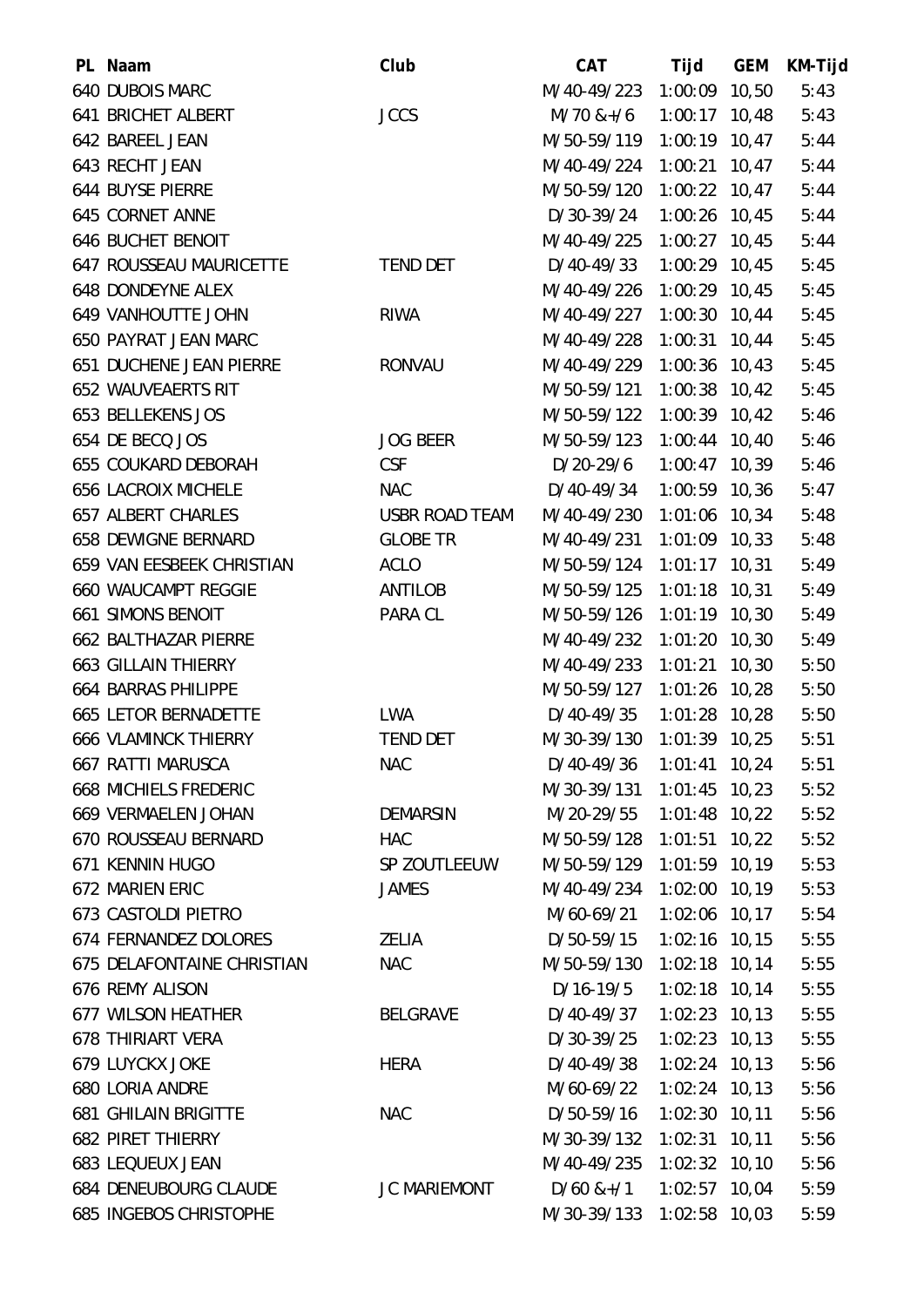| PL Naam                          | Club                  | <b>CAT</b>     | Tijd           | <b>GEM</b> | KM-Tijd |
|----------------------------------|-----------------------|----------------|----------------|------------|---------|
| <b>686 SCHOBBENS HERVE</b>       |                       | M/30-39/134    | 1:03:10        | 10,00      | 6:00    |
| <b>687 DELPORTE MICHEL</b>       |                       | M/40-49/236    | 1:03:11        | 10,00      | 6:00    |
| <b>688 DEBOEVER EVELYNE</b>      | <b>JOG &amp; FUN</b>  | D/40-49/39     | 1:03:13        | 9,99       | 6:00    |
| 689 HEBRANT ALEXANDRE            |                       | M/30-39/135    | 1:03:30        | 9,95       | 6:02    |
| 690 MEULENYZER PIERRE            | <b>TORTUES</b>        | M/40-49/237    | 1:03:36        | 9,93       | 6:02    |
| 691 PONCELET JEAN CLAUDE         |                       | M/50-59/131    | 1:03:38        | 9,93       | 6:03    |
| 692 PANICHELLI MARIE-CHRISTINE   | <b>USBR ROAD TEAM</b> | D/40-49/40     | 1:03:44        | 9,91       | 6:03    |
| 693 VIERSET HUBERT               | <b>JAMES</b>          | M/60-69/23     | 1:03:45        | 9,91       | 6:03    |
| 694 DENRUYTER ALBERT             |                       | M/40-49/238    | 1:03:47        | 9,91       | 6:03    |
| 695 JOUNIAUX PASCAL              |                       | M/40-49/239    | 1:03:53        | 9,89       | 6:04    |
| <b>696 THYOUX PHILIPPE</b>       |                       | M/40-49/240    | 1:03:58        | 9,88       | 6:04    |
| <b>697 DE CONINCK CHRISTINE</b>  | <b>USBR ROAD TEAM</b> | D/40-49/41     | 1:04:16        | 9,83       | 6:06    |
| <b>698 GRANDA MARTHE</b>         | <b>RCB</b>            | D/50-59/17     | 1:04:19        | 9,82       | 6:06    |
| <b>699 VLAMINCK GEORGET</b>      | <b>TEND DET</b>       | M/60-69/24     | 1:04:30        | 9,80       | 6:08    |
| 700 LORENT HUBERT                |                       | $M/70$ &+/7    | 1:04:40        | 9,77       | 6:08    |
| 701 GUTTADAURO ROSARIA           |                       | D/30-39/26     | 1:04:48        | 9,75       | 6:09    |
| 702 STOCKMAN PASCAL              |                       | M/40-49/241    | 1:04:50        | 9,74       | 6:09    |
| 703 DEMEULEMEESTER SOPHIE        | <b>GLOBE TR</b>       | $D/16-19/6$    | 1:04:52        | 9,74       | 6:10    |
| 704 GUSBIN CATHY                 | <b>SWIFT</b>          | D/40-49/42     | 1:04:53        | 9,74       | 6:10    |
| 705 PALUMBO GRAZIELLA            |                       | D/40-49/43     | 1:04:55        | 9,73       | 6:10    |
| <b>706 GERMEAUX MARIE CLAIRE</b> | <b>GLOBE TR</b>       | D/50-59/18     | 1:04:57        | 9,73       | 6:10    |
| <b>707 SIMON PATRICK</b>         |                       | M/40-49/242    | 1:05:10        | 9,70       | 6:11    |
| 708 VAN CAMP KRISTIEN            | <b>JOG CLUBJE</b>     | D/50-59/19     | 1:05:11        | 9,69       | 6:11    |
| 709 GOENS ROGER                  | <b>ZELIA</b>          | M/60-69/25     | 1:05:17        | 9,68       | 6:12    |
| 710 DEVOS DOMINIQUE              | <b>SPT WAVRE</b>      | D/50-59/20     | 1:05:26        | 9,66       | 6:13    |
| 711 MORTIER PAUL                 |                       | M/50-59/132    | 1:05:30        | 9,65       | 6:13    |
| 712 PALUMBO MARIA                | <b>KURISTO</b>        | D/50-59/21     | 1:05:33        | 9,64       | 6:14    |
| 713 CYPERS NIKA                  | <b>JOG CLUBJE</b>     | D/20-29/7      | 1:05:37        | 9,63       | 6:14    |
| 714 VERHOEVEN LEA                | <b>JOG CLUBJE</b>     | D/50-59/22     | 1:05:37        | 9,63       | 6:14    |
| 715 DECOSTER ROGER               | SPIRID L              | $M/70$ &+/8    | 1:05:43        | 9,61       | 6:14    |
| 716 ESTIEVENART HENRI            |                       | M/40-49/243    | 1:05:48        | 9,60       | 6:15    |
| 717 SEL RICHARD                  | <b>HAC</b>            | M/60-69/26     | 1:06:00        | 9,57       | 6:16    |
| 718 BUELENS JENNY                | <b>GLOBE TR</b>       | D/40-49/44     | 1:06:09        | 9,55       | 6:17    |
| 719 VAN HOOFF JEAN               | <b>JOG BEER</b>       | M/60-69/27     | 1:06:20        | 9,52       | 6:18    |
| 720 BOTILDE KARIN                | <b>ASBTD</b>          | D/40-49/45     | 1:06:37        | 9,48       | 6:20    |
| 721 SALVATI ANDREA               |                       | M/40-49/244    | 1:06:41        | 9,47       | 6:20    |
| 722 SORNASSE DANIEL              |                       | M/50-59/133    | 1:06:42        | 9,47       | 6:20    |
| 723 NYSSENS PHILIPPE             |                       | M/60-69/28     | 1:06:47        | 9,46       | 6:21    |
| 724 SPRIMONT LAURENT             |                       | M/30-39/136    | 1:06:57        | 9,44       | 6:21    |
| 725 LEMAITRE BERNARD             | AXA TEAM              | M/60-69/29     | 1:06:58        | 9,43       | 6:22    |
| 726 VAN AKKER ROGER              | <b>CSF</b>            | M/60-69/30     | 1:06:59        | 9,43       | 6:22    |
| 727 BLONDEL MARIE JEANNE         | LA THURE              | D/50-59/23     | 1:07:13        | 9,40       | 6:23    |
| 728 BARBIER ROSE                 |                       | $D/60$ &+ $/2$ | $1:07:26$ 9,37 |            | 6:24    |
| 729 BAERT MARTINE                | <b>NAC</b>            | D/50-59/24     | 1:07:38        | 9,34       | 6:25    |
| 730 DELHAYE EDDY                 | TRIA ATH              | M/30-39/137    | $1:07:38$ 9,34 |            | 6:25    |
| 731 MUNIZ DULCE                  | <b>RCB</b>            | D/50-59/25     | 1:07:39        | 9,34       | 6:25    |